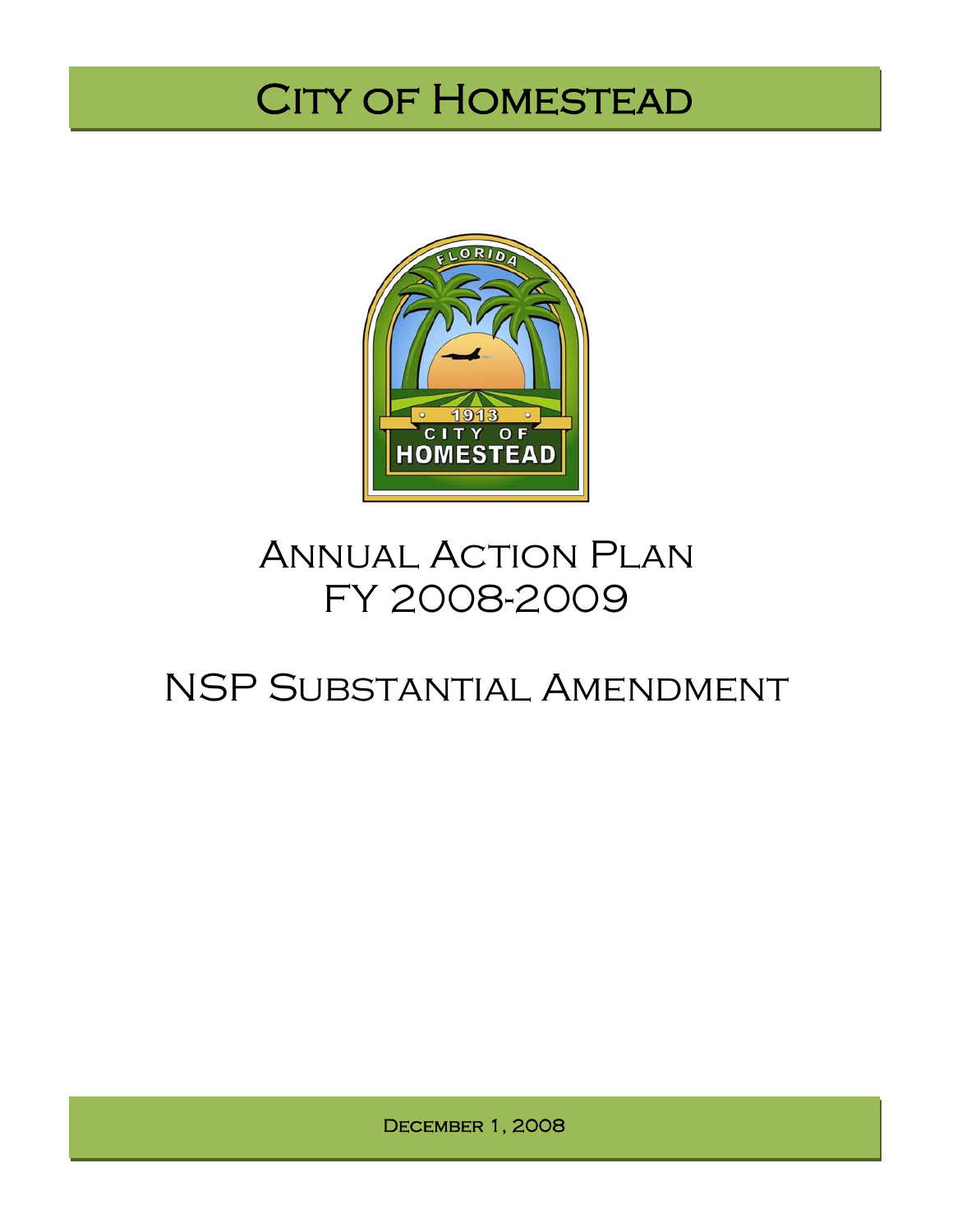# **THE NSP SUBSTANTIAL AMENDMENT**

| <b>Jurisdiction(s)</b> : City of Homestead, | <b>NSP Contact Person: Laurin Yoder,</b> |  |  |
|---------------------------------------------|------------------------------------------|--|--|
| Florida                                     | <b>Community Development Manager</b>     |  |  |
|                                             | Address: 790 N. Homestead Boulevard,     |  |  |
| <b>Jurisdiction Web Address:</b>            | Homestead, Florida 33030                 |  |  |
| www.cityofhomestead.com                     | Telephone: 305-224-4485                  |  |  |
|                                             | Fax: $305-224-4489$                      |  |  |
|                                             | <b>Email:</b> lyoder@cityofhomestead.com |  |  |

#### **A. AREAS OF GREATEST NEED**

**Provide summary needs data identifying the geographic areas of greatest need in the grantee's jurisdiction.** 

**Response:** The City of Homestead has reviewed the data supplied by HUD and has extracted the portions of the data that was deemed most relevant to the areas that have been infused with foreclosures and abandoned properties. This data, in combination with available local data, was used to determine the areas that were in the greatest need of assistance and redevelopment. **Table 1** below is an extraction of the jurisdictional data provided by HUD identifying the City of Homestead's rate of foreclosure, abandonment and high risks loans.

| <b>Jurisdiction</b>                          | <b>City of Homestead</b> |  |  |
|----------------------------------------------|--------------------------|--|--|
| County                                       | Miami-Dade               |  |  |
| <b>Households (2000 Census)</b>              | 10,077                   |  |  |
| <b>Foreclosure Starts (within 18 months)</b> | 1,536                    |  |  |
| <b>Total Mortgages</b>                       | 15,653                   |  |  |
| <b>Foreclosure Starts Rate</b>               | 10%                      |  |  |
| 90-Day Vacancies (Abandonment)               | 585                      |  |  |
| <b>Total Addresses</b>                       | 17,048                   |  |  |
| <b>90-Day Vacancy Rate</b>                   | 3%                       |  |  |
| High Cost Loans (2004-2006) (Subprime)       | 4,178                    |  |  |
| Total Loans (2004-2006)                      | 8,800                    |  |  |
| <b>High Cost Loan Rate</b>                   | 47%                      |  |  |
| <b>Unemployment Rate</b>                     | 4.30%                    |  |  |
| <b>Price Change as of June 2008</b>          | $-10.70%$                |  |  |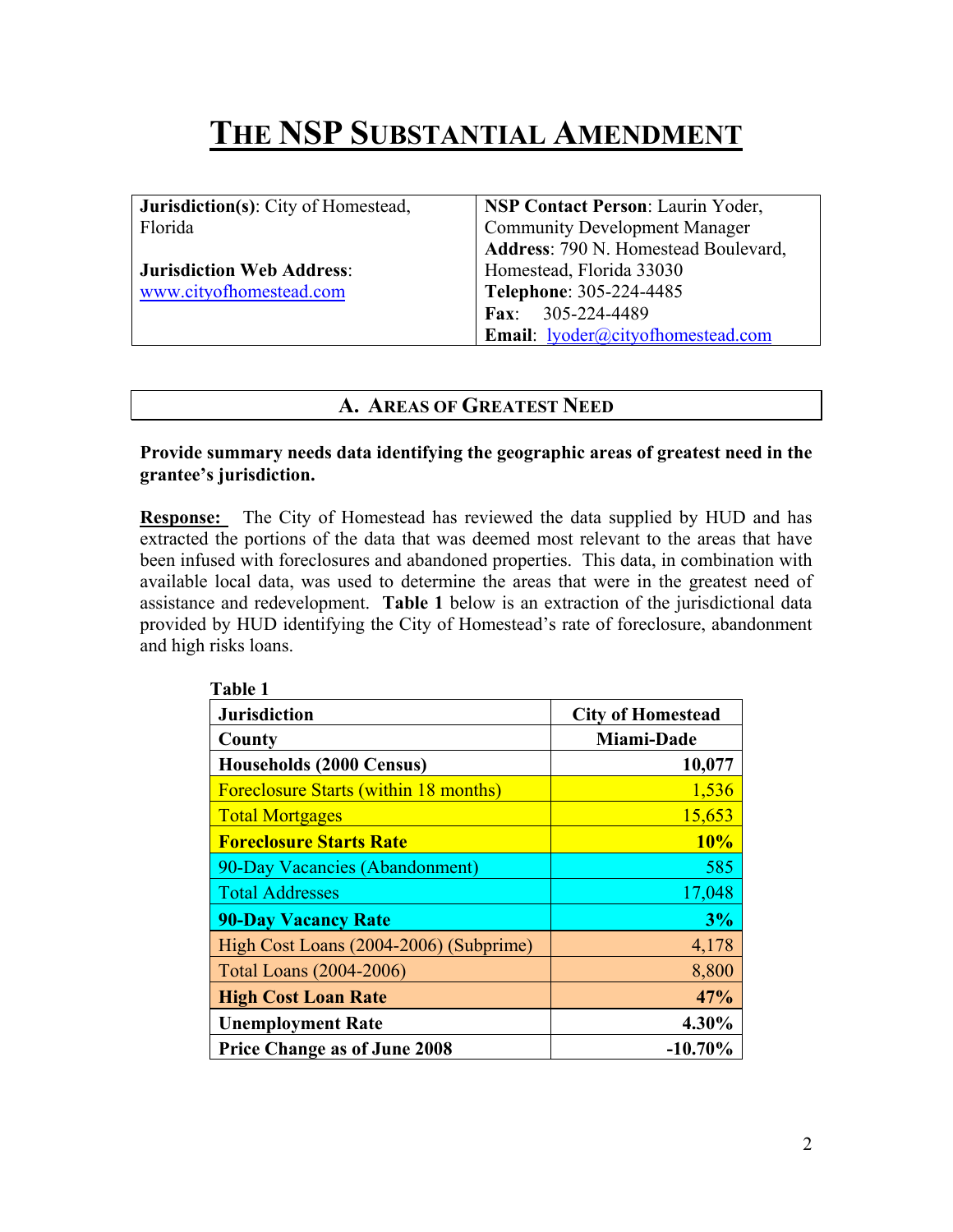The data listed in **Table 1** suggests that the City of Homestead has a relatively high foreclosure rate of 10% when compared to the State of Florida's foreclosure rate of 8.0% and a national foreclosure rate of 6.41%. The City of Homestead, in comparison with a large part of the state, has a low vacancy rate; however, when looking at comparable jurisdictions similar in size and demographics, the 3% vacancy rate is significant. HUD has used the vacancy rate as a measurement and signals that properties vacant for more than 90-days could possibly be abandoned properties. Vacant properties in the City of Homestead are primarily located in new developments and distressed areas of the jurisdiction. Due to the housing crisis, for-profit and non-profit developers and other organizations have not been successful in selling properties affordably, if at all. Incomes of potential buyers have not been sufficient to support the purchase of the properties.

The median income of the City of Homestead is approximately \$28,973 for a family of one, according to the 2000 US Census Bureau. The median home price in the City of Homestead is approximately  $$311,900$ . A family earning the median income in the City of Homestead is only able to afford a home valued at \$89,850, assuming little debt, a 28% FHA housing ratio and a 30-year fixed rate of 6%. Therefore due to the fact that many families cannot afford the median priced home because of income, they are often forced into subprime products that carry astronomical payment terms. Many of the homes that have been foreclosed on or that are currently on the market are priced at levels that are not affordable to families earning the median income. Therefore, those homes remain on the market in excess of 90-days which could potentially create pockets within the area that devalue quickly, causing a local economic housing crisis.

The City of Homestead is primarily comprised of four (4) ZIP codes – 33030, 33033, 33034 and 33035. There is only a small portion of ZIP code 33034 that is located within the jurisdiction of the City of Homestead – it is primarily in the jurisdiction of Florida City. It is anticipated that impacted areas within the 33034 ZIP code will receive assistance from Miami-Dade County who is slated to receive approximately \$62.2 million in Neighborhood Stabilization Program (NSP) funds from HUD. Therefore, the City of Homestead will primarily focus on the areas that experienced a great deal of foreclosure activity, which are ZIP codes 33030, 33033 and 33035. As of October 23, 2008, the foreclosure matrix for those ZIP codes is as follows:

| * ZIP code 33030: 665 foreclosures     |
|----------------------------------------|
| $*$ ZIP code 33033: 1,162 foreclosures |
| * ZIP code 33035: 430 foreclosures     |

The data provided by HUD reflects that approximately 1,536 foreclosures were initiated from January 2007 – June 2008 (18 months). However, according to information obtained using **www.foreclosures.com**, the number of foreclosures for the City of Homestead has increased dramatically – an increase of approximately 721 foreclosures above HUD's estimates.

To that end, the City of Homestead plans to allocate the funding to each ZIP code proportionate to the number of foreclosures within the ZIP code compared to the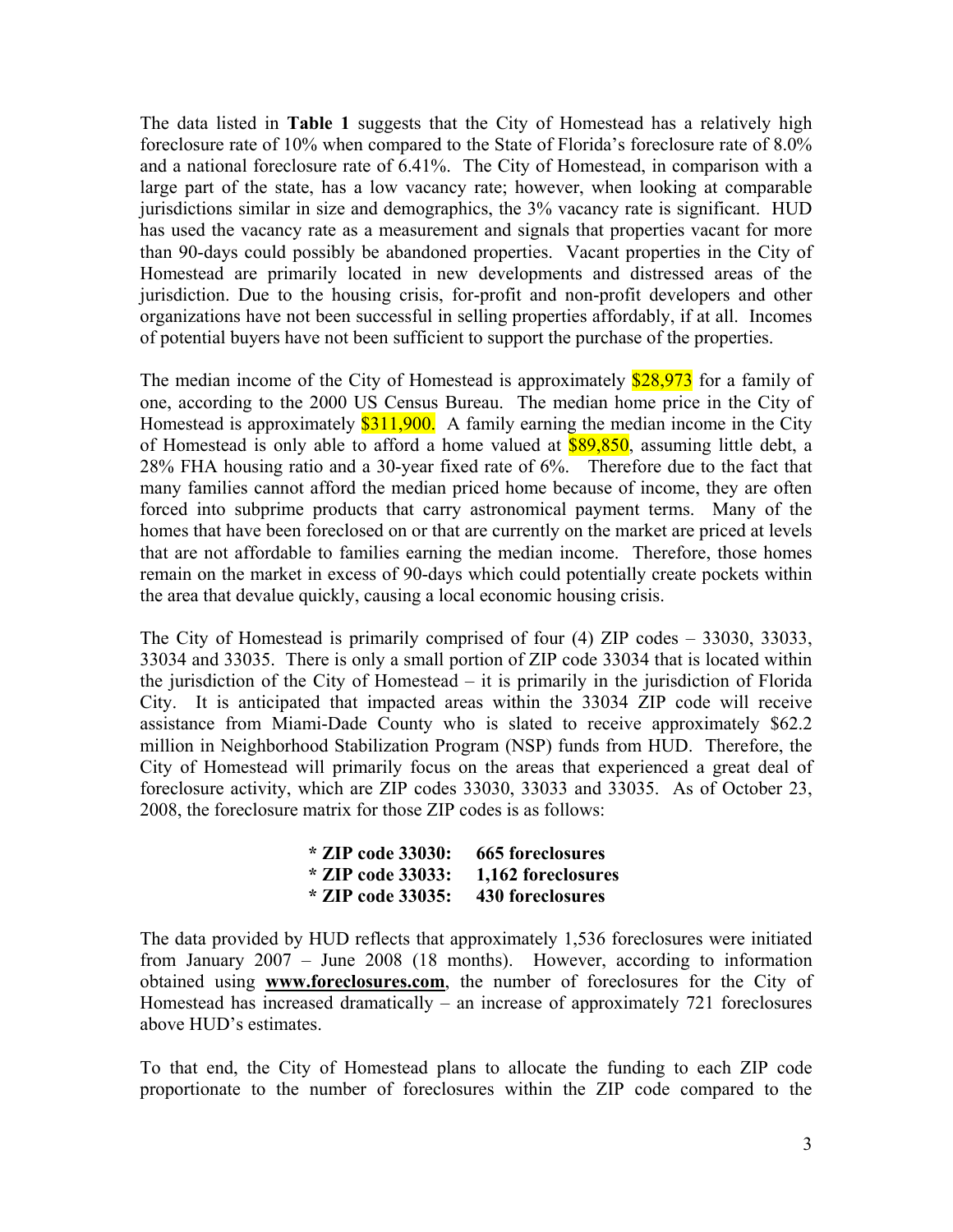aggregate of foreclosures jurisdiction wide. The City's method of distribution will be outlined in **Section B, Distribution and Uses of Funds**.

Please note that the program descriptions are cursory and will be formalized into policies and procedures once the substantial amendment is approved.

### **B. DISTRIBUTION AND USES OF FUNDS**

**Provide a narrative describing how the distribution and uses of the grantee's NSP funds will meet the requirements of Section 2301(c) (2) of HERA that funds be distributed to the areas of greatest need, including those with the greatest percentage of home foreclosures, with the highest percentage of homes financed by a subprime mortgage related loan, and identified by the grantee as likely to face a significant rise in the rate of home foreclosures.** *Note***: The grantee's narrative must address these three stipulated need categories in the NSP statute, but the grantee may also consider other need categories.** 

#### **Response:**

#### **Allocation of Funding**

The City of Homestead intends to allocate the funding as follows, summarized by ZIP code:

| Low Income Targeting $(25\%$ |    |              |
|------------------------------|----|--------------|
| set aside)                   | S  | 721,752.00   |
| ZIP code 33030               |    | 562,967.10   |
| ZIP code 33033               |    | 957,044.07   |
| ZIP code 33035               | \$ | 356,545.83   |
| Administration               | S  | 288,701.00   |
| <b>Total:</b>                |    | 2,887,010.00 |

Summarized by Activity, the NSP allocation breaks down as follows:

| <b>Activity</b><br><b>Amount</b>  |    |              |
|-----------------------------------|----|--------------|
| Purchase Rehabilitation of Rental |    |              |
| Property for low-income Families  | \$ | 721,752.00   |
| Demolition                        | \$ | 100,000.00   |
| Down Payment Assistance           | \$ | 888,278.50   |
| <b>Purchase Rehabilitation</b>    | \$ | 888,278.50   |
| Administration                    | \$ | 288,701.00   |
| <b>TOTAL</b>                      | S  | 2,887,010.00 |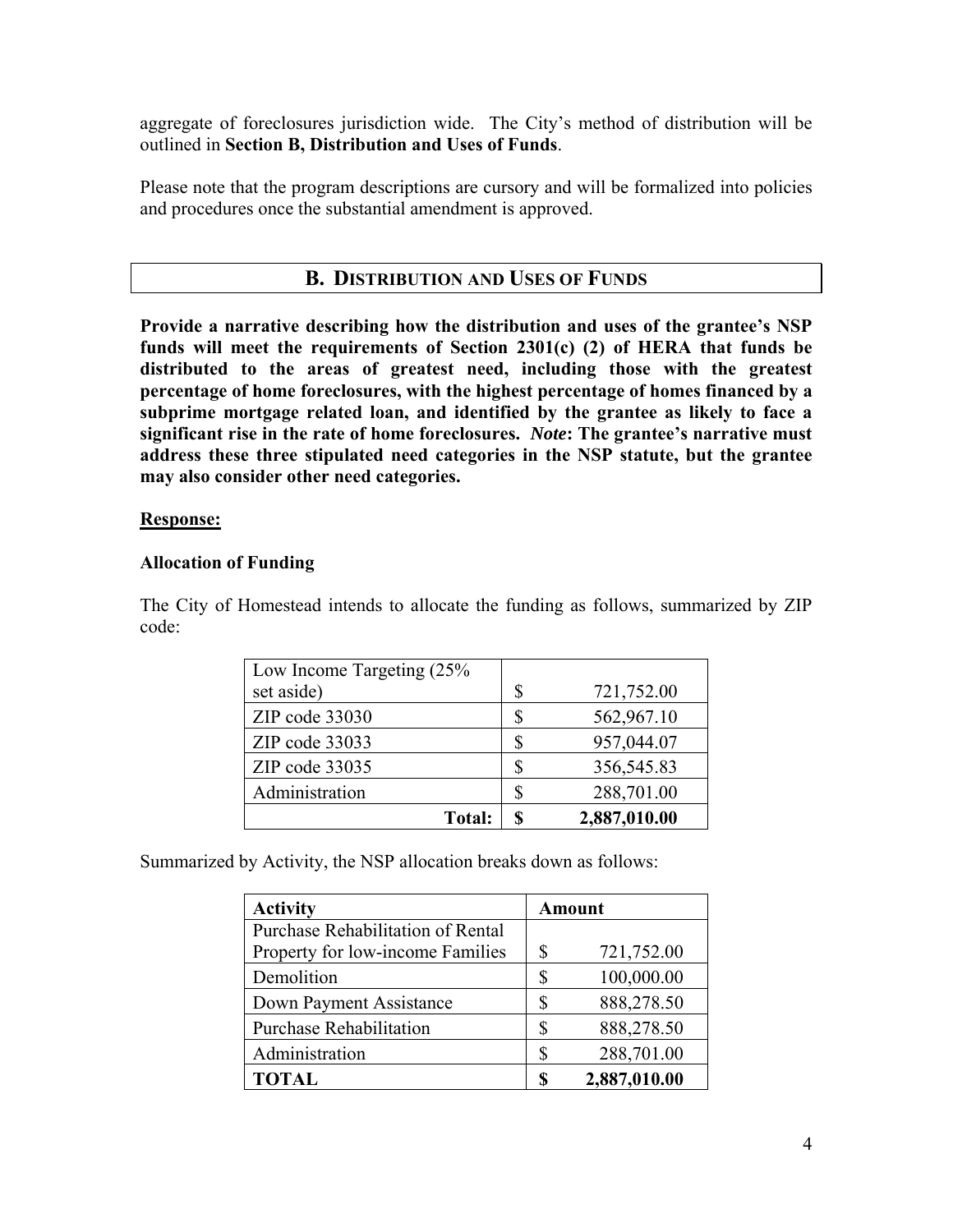| <b>ZIP</b> |                                | Percentage<br><b>Allocated by Activity</b>      |                    |
|------------|--------------------------------|-------------------------------------------------|--------------------|
| code       | <b>Activity</b>                | Per ZIP code                                    | <b>Amount</b>      |
| 33030      | Demolition                     | 100%                                            | \$<br>100,000.00   |
| 33030      | Down payment Assistance        | 30%                                             | \$<br>266,483.55   |
| 33030      | <b>Purchase Rehabilitation</b> | 30%                                             | \$<br>266,483.55   |
| 33033      | Down payment Assistance        | 51%                                             | \$<br>453,022.04   |
| 33033      | <b>Purchase Rehabilitation</b> | 51%                                             | \$<br>453,022.04   |
| 33035      | Down payment Assistance        | 19%                                             | \$<br>168,772.92   |
| 33035      | <b>Purchase Rehabilitation</b> | 19%                                             | \$<br>168,772.92   |
|            | <b>Sub Total</b>               | 100%                                            | \$<br>1,876,557.00 |
|            |                                |                                                 |                    |
|            |                                | <b>Percentage of Total</b><br><b>Allocation</b> |                    |
|            | Purchase Rehabilitation of     |                                                 |                    |
|            | Rental Property for low-       |                                                 |                    |
|            | income Families                | 25%                                             | \$<br>721,752.00   |
|            | Administration                 | 10%                                             | \$<br>288,701.00   |
|            | <b>Sub Total</b>               |                                                 | \$<br>1,010,453.00 |
|            |                                |                                                 |                    |
|            | <b>Total</b>                   |                                                 | \$<br>2,887,010.00 |

Summarized by ZIP code and activity:

#### **Methodology**

HUD has indicated that 47% of the loans originated within the City of Homestead from 2004 – 2006 were high cost loans. This voluminous number of high-risk loans is possibly a major contributor to the high foreclosure rate of 10%, far greater than the state of Florida's foreclosure rate.

HUD provided data that was germane to the entitlement jurisdiction which is the City of Homestead. The data that suggested a 47% high cost loan rate was inclusive of the entire jurisdiction and did not reflect information relative to specific ZIP codes, census tracts, block groups or any other standard segmentation. The City of Homestead is not aware of any entity that maintains data of this detail grouped into segments as stated above. This would require access to information from every financial institution that has originated mortgages in the City of Homestead. Additionally, loans are often originated by financial institutions that may not be physically located within the city limits. Therefore, even if each financial institution within the area provided data regarding high cost loans, it still may not be representative of the activity that has taken place within the entire jurisdiction.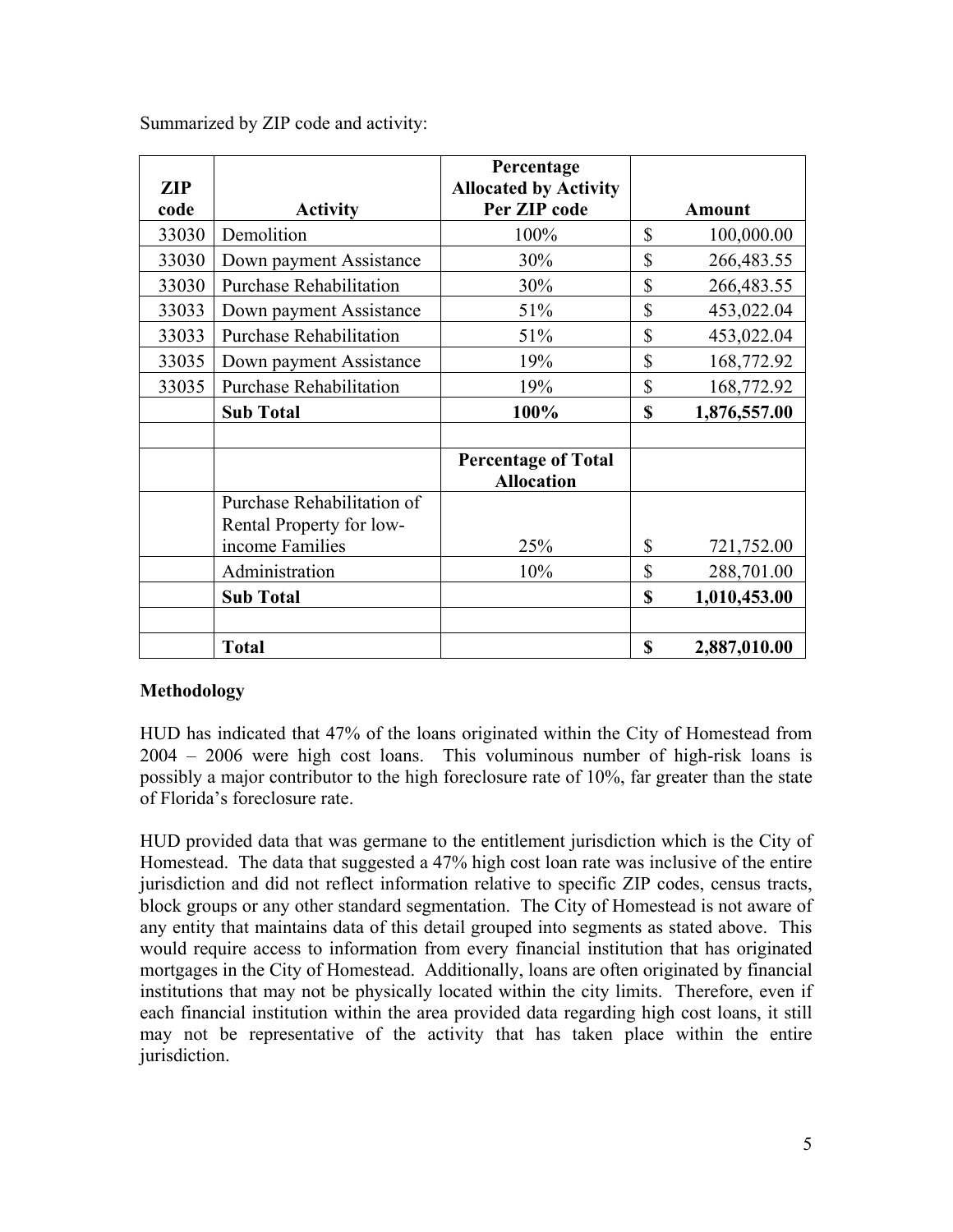To that end, the City of Homestead is making the following **assumptions** by which to base its method of distribution:

- Areas with lower household incomes are more apt to be subjected to high cost loans
- Areas with higher household incomes potentially receive better loan rates and are better positioned to receive traditional conventional financing
- Higher housing values typically correlate positively with higher income areas. The inverse of that is true as well.
- Foreclosures have a "progressive" correlation to high cost loans
- The more foreclosures that occur in an area, the greater the vulnerability of "high" cost" loans being originated in that area

Given the above assumptions, the City of Homestead has prescribed the following formula by which to allocate funding. Allocation of the NSP funding will be done by ZIP code. The percent  $(\%)$  breakdown of funding is as follows:

- 10% for Administration
- 25% for Low Income Targeting (25% set aside)
- 65% for ZIP code Allocation

**Administration:** Funding will be used to support eligible activities outlined within the CDBG and NSP program provisions and regulations.

**Low Income Targeting (25%) set aside:** The City of Homestead expects to issue a Request for Proposals (RFP) to solicit projects that would serve families with incomes of 50% AMI or less and target markets such as the elderly, disabled, homeless and other special needs populations. Responses will be evaluated in accordance with a pre-determined set of criterion. The RFP will set forth the critical information for which each responder must address in its response. The successful awardee(s) will be required to adhere to all CDBG and NSP regulations. A contract will be issued which will stipulate all requirements specific to the programs.

**ZIP code Allocation:** The areas within the City of Homestead that demonstrate the greatest needs are located in ZIP codes 33030, 33033 and 33035. The latest available data suggests that approximately 2,257 foreclosures have occurred in these areas aggregately. Thirty percent (30%) of the foreclosures in the area occurred in ZIP code 33030. Fifty-one percent (51%) occurred in ZIP code 33033 and 19% in ZIP code 33035. Therefore, funding for each ZIP code will be allocated proportionately to the percentage of foreclosures within that ZIP code. For example, Sixty-five percent (65%) of the total funding is allocated by ZIP code. Of that 65% which equates to approximately \$1.8 million, 30% (\$562,967) will be earmarked for ZIP code 33030 with the others respectively. These ZIP codes will receive a proportionate amount of funding to implement down payment assistance and purchase/rehabilitation activities.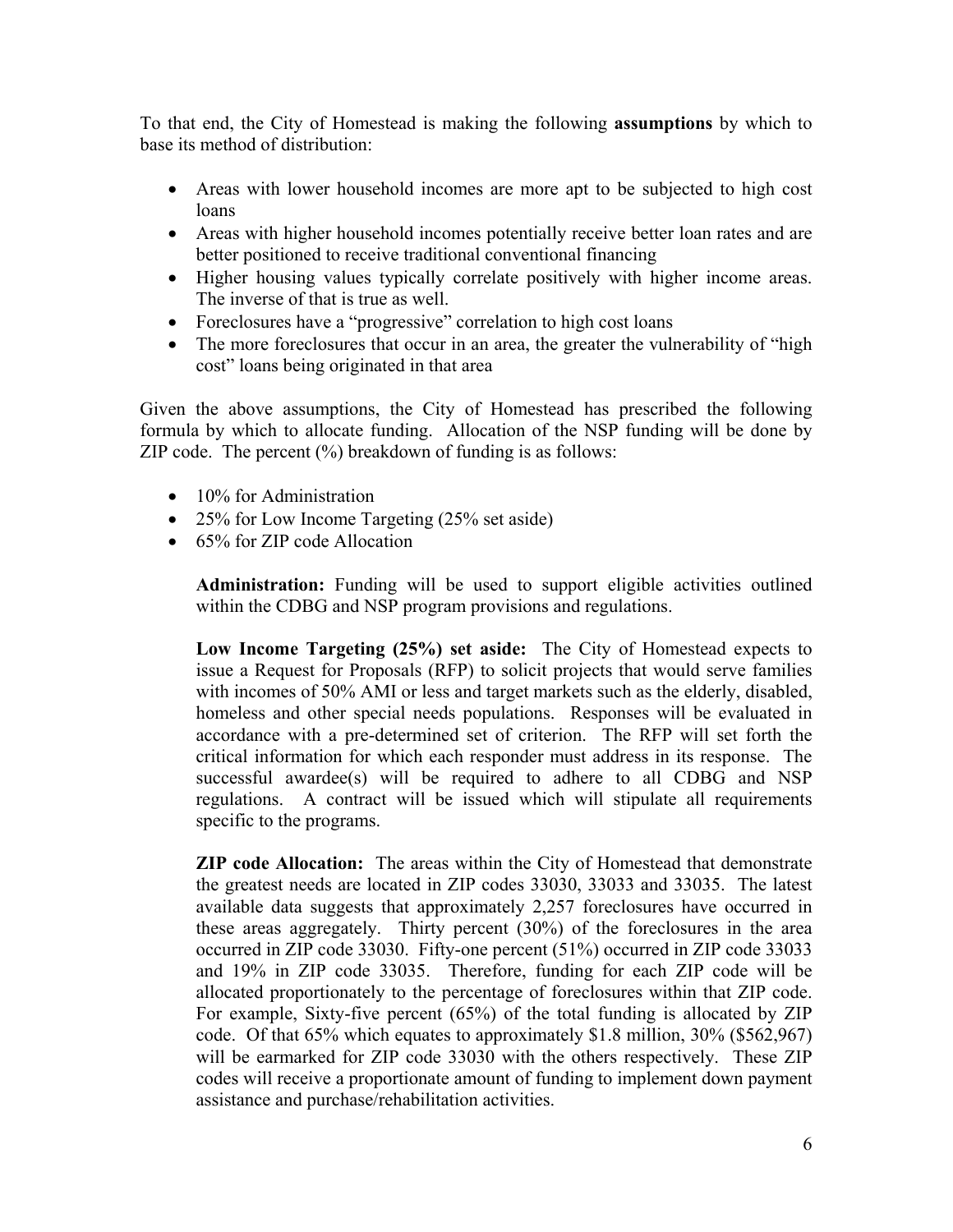In the event that funding is underutilized in a certain area or the demand for the product is undersubscribed, the City of Homestead reserves the right to reallocate the funding to other areas and eligible activities under the program. If the City needs to devise a completely new strategy in order to expedite usage of the funding which is not outlined in the Amendment, the City will submit a new plan amendment to HUD for approval reflecting the changes to the program.

In summary, the *"areas of greatest need"* are ZIP codes 33030, 33033 and 33035 due to the number of foreclosures in those areas. Conventional wisdom suggests that there is a positive correlation between the number of foreclosures and the origination of high cost loans. Therefore, the City has assumed that the ZIP codes above also have the greatest number of high cost loans in those areas, which are traditionally a part of the *"subprime market.*" Lastly, with a 10% foreclosure rate, it is likely that these three (3) areas will continue to *"experience a rise in home foreclosures"* until the market stabilizes. Additionally, ZIP code 33033 which is slated to receive 51% of the funding has the lowest per household income. Therefore, it is inevitable that additional foreclosures will occur. Based on the information that has been reported above, the City of Homestead considers this part as satisfying Section 2301(c) (2) of the Housing and Economic Recovery Act which requires an analysis of areas of greatest need.

#### **C. DEFINITIONS AND DESCRIPTIONS**

#### **Definition of "blighted structure" in context of state or local law.**

For the purposes of the NSP, a blighted structure echoes the criteria for slum and blight found in Florida Statutes Chapter 163.340, which outlines the following conditions:

- 1. Building deterioration
- 2. Site deterioration or site deficiencies
- 3. Unsanitary and unsafe conditions and incompatible uses
- 4. Six or more ownership parcels per block
- 5. Buildings greater than 40 years of age
- 6. Presence of closed/vacant buildings
- 7. Presence of vacant lots
- 8. Buildings in violation of property maintenance code violations
- 9. Presence of buildings scheduled for demolition

A blighted structure will meet one or more of the aforementioned criteria.

#### **Definition of "affordable rent."**

Affordable rent is rent that does not exceed 30 percent of the tenant's gross income. In the context of the NSP program, affordable rent is no more than 30 percent of the gross income of a family earning 120 percent or less of area median income. For purposes of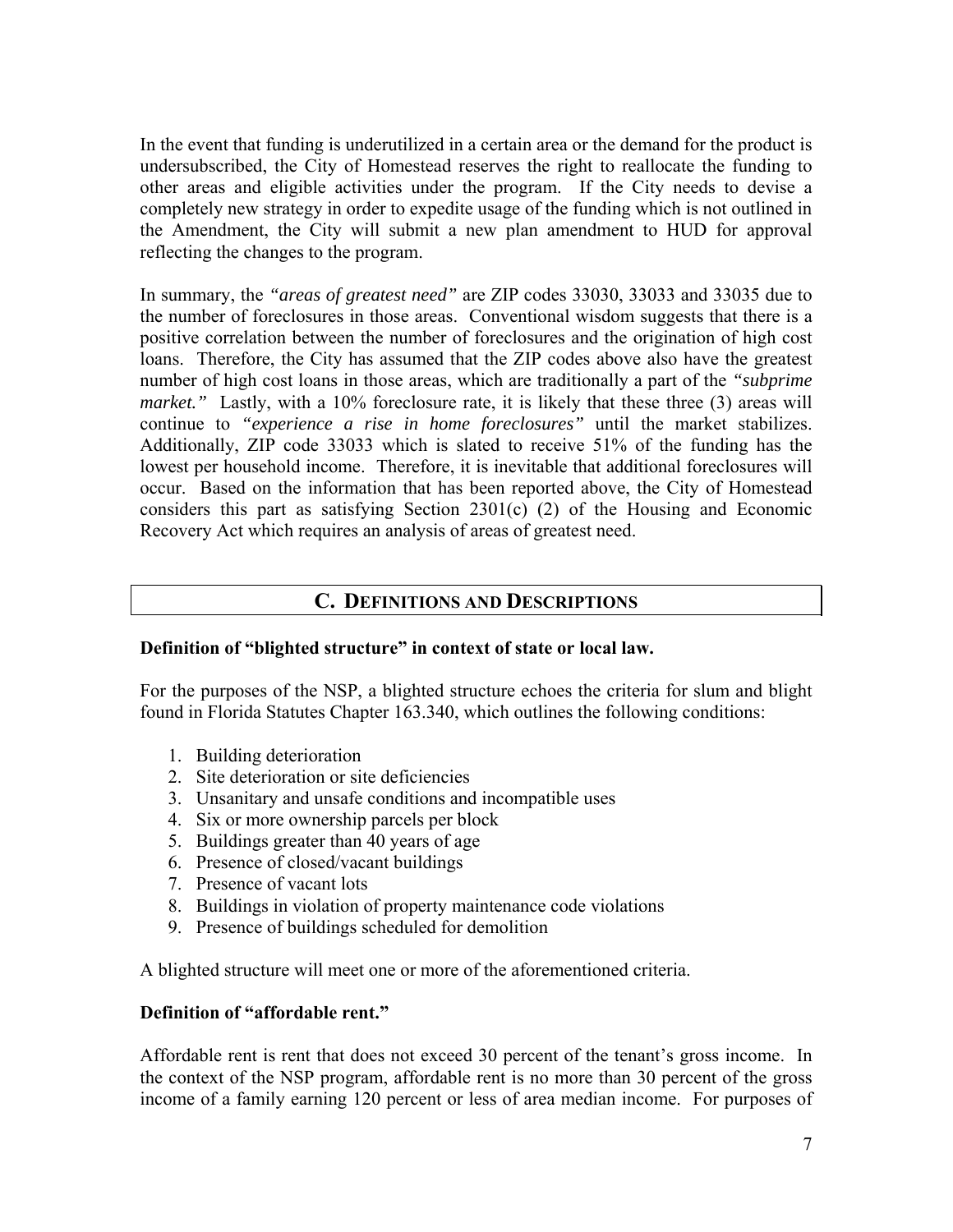the 25 percent set aside within the NSP to assist low income households, affordable rent will not exceed 30 percent of the gross income of a family earning 50 percent or less of area median income.

#### **Describe how the grantee will ensure continued affordability for NSP assisted housing.**

The City of Homestead will employ one or more methods to ensure the continued affordability of the NSP assisted housing. One method is the use of a lien instrument placed against NSP-assisted real property, such as a mortgage and a note, or a land use restriction agreement (LURA). These documents will outline the terms of assistance and repayment provisions. The City's affordability guidelines will reflect, at a minimum, the NSP guidelines, and will outline the provisions of repayment upon sale or transfer. The City of Homestead, at a minimum, will use the HOME program's affordability standards depending on the level of NSP assistance applied to each transaction. The City also anticipates adding an additional five to ten years to the standard affordability period to ensure that the property remains affordable for an extended period of time. Any repayment of funds provision correlative to the additional affordability requirements will be stipulated in the loans documents and recorded as appropriate. The interest rate on the NSP funding may range from 0% - 3%.

#### **Describe housing rehabilitation standards that will apply to NSP assisted activities.**

The City of Homestead will use the specifications currently used to rehabilitate houses in the CDBG program. These specifications ensure compliance with Section 8 minimum housing standards, local and state requirements.

## **D. LOW INCOME TARGETING**

**Identify the estimated percentage of funds appropriated or otherwise made available under this section to be used to purchase and redevelop abandoned or foreclosed upon homes or residential properties for housing individuals or families whose income do not exceed 50% of area median income:** 

Low Income Targeted funding will be at least 25% of the HERA budget and will be allocated according to greatest need within any of the identified ZIP codes.

## **E. ACQUISITION AND RELOCATION**

**Indicate whether grantee intends to demolish or convert any low- and moderate-income**  dwelling units (i.e.,  $\leq 80\%$  of area median income).

**If so, include:**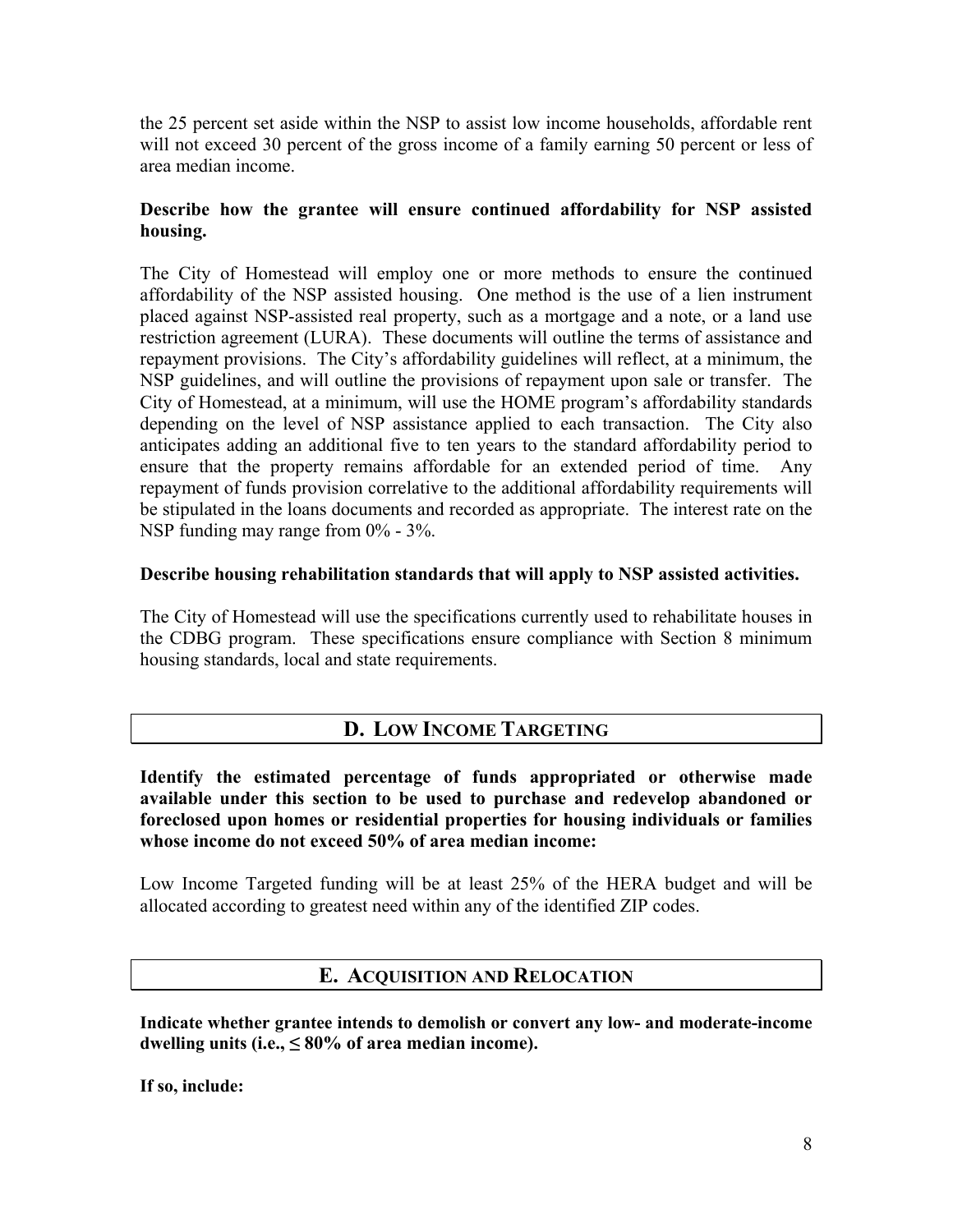- **The number of low- and moderate-income dwelling units—i.e., ≤ 80% of area median income—reasonably expected to be demolished or converted as a direct result of NSP-assisted activities.**
- **The number of NSP affordable housing units made available to low- , moderate-, and middle-income households—i.e., ≤ 120% of area median income—reasonably expected to be produced by activity and income level as provided for in DRGR, by each NSP activity providing such housing (including a proposed time schedule for commencement and completion).**
- **The number of dwelling units reasonably expected to be made available for households whose income does not exceed 50 percent of area median income.**

#### **Response:**

The City does not intend to demolish or convert any currently-occupied low- and moderate-income dwelling units (i.e.,  $\leq 80\%$  of area median income). The City has identified demolition as an activity that will utilize NSP funding in the amount of \$100,000. However, the City does not intend to demolish occupied residential properties – all demolitions will occur on abandoned property. The City will immediately notify HUD in the event that the demolition of an occupied unit is required, and will follow the guidelines of the Uniform Relocation Act (URA).

#### **F. PUBLIC COMMENT**

**Provide a summary of public comments received to the proposed NSP Substantial Amendment.** 

#### **Response:**

The City conducted an advertised meeting open to the public on October 27, 2008 at 2:00 p.m. at Homestead City Hall. Sixteen people attended the meeting and represented the public, lenders, community groups, Realtors and the City. The comments included concerns about the need for down payment assistance, the large amount of existing and vacant/foreclosed housing stock, program methodology, concerns about homeowner association liens on foreclosed properties, and general programmatic questions.

Complete minutes are in Appendix A beginning on page 22 of this document.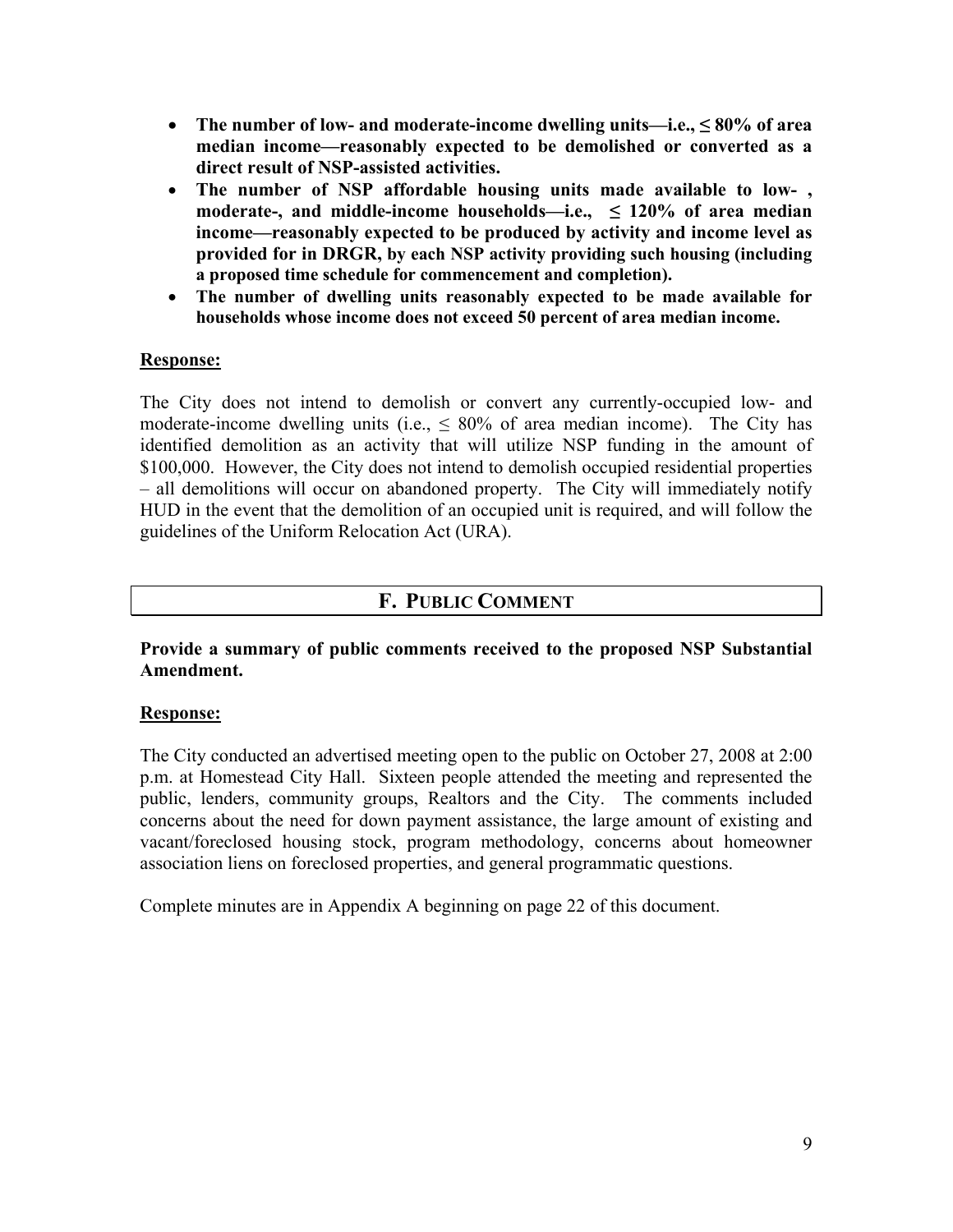# **G. NSP INFORMATION BY ACTIVITY (COMPLETE FOR EACH ACTIVITY)**

The following is a description of the NSP activities which the City of Homestead intends to undertake. Given the brief time frame allowed for the development of this plan, the City may need to transfer funds between neighborhoods and line items as the NSP unfolds. The City will provide the required documentation and follow amendment procedures if necessary to reflect modifications.

#### **(1) Activity Name: Purchase Rehabilitation of Rental Property for Low-Income Families**

#### **(2) Activity Type: (include NSP eligible use & CDBG eligible activity)**

NSP Activity: Purchase and rehabilitate rental properties that have been abandoned or foreclosed for persons at 50% or less of area median income

CDBG Activity: Acquisition, disposition and direct homeowner assistance per 24 CFR 570.201 (a), (b) and (n).

**(3) National Objective: (Must be a national objective benefiting low, moderate and middle income persons, as defined in the NSP Notice—i.e., ≤ 120% of area median income).** 

Benefit to low-income persons ≤ 50% of area median income.

#### **(4) Projected Start Date:** March 2009

#### **(5) Projected End Date:** September 2010

#### **(6) Responsible Organization: (Describe the responsible organization that will implement the NSP activity, including its name, location, and administrator contact information)**

Laurin Yoder, CD Manager, (305) 224-4485 City of Homestead 790 North Homestead Boulevard Homestead, Florida 33030

#### **(7) Location Description: (Description may include specific addresses, blocks or neighborhoods to the extent known.)**

ZIP codes 33030, 33033, and 33035 within the City limits of incorporated Homestead.

#### **(8) Activity Description:**

**Include a narrative describing the area of greatest need that the activity addresses; the expected benefit to income-qualified persons; and whether funds used for this**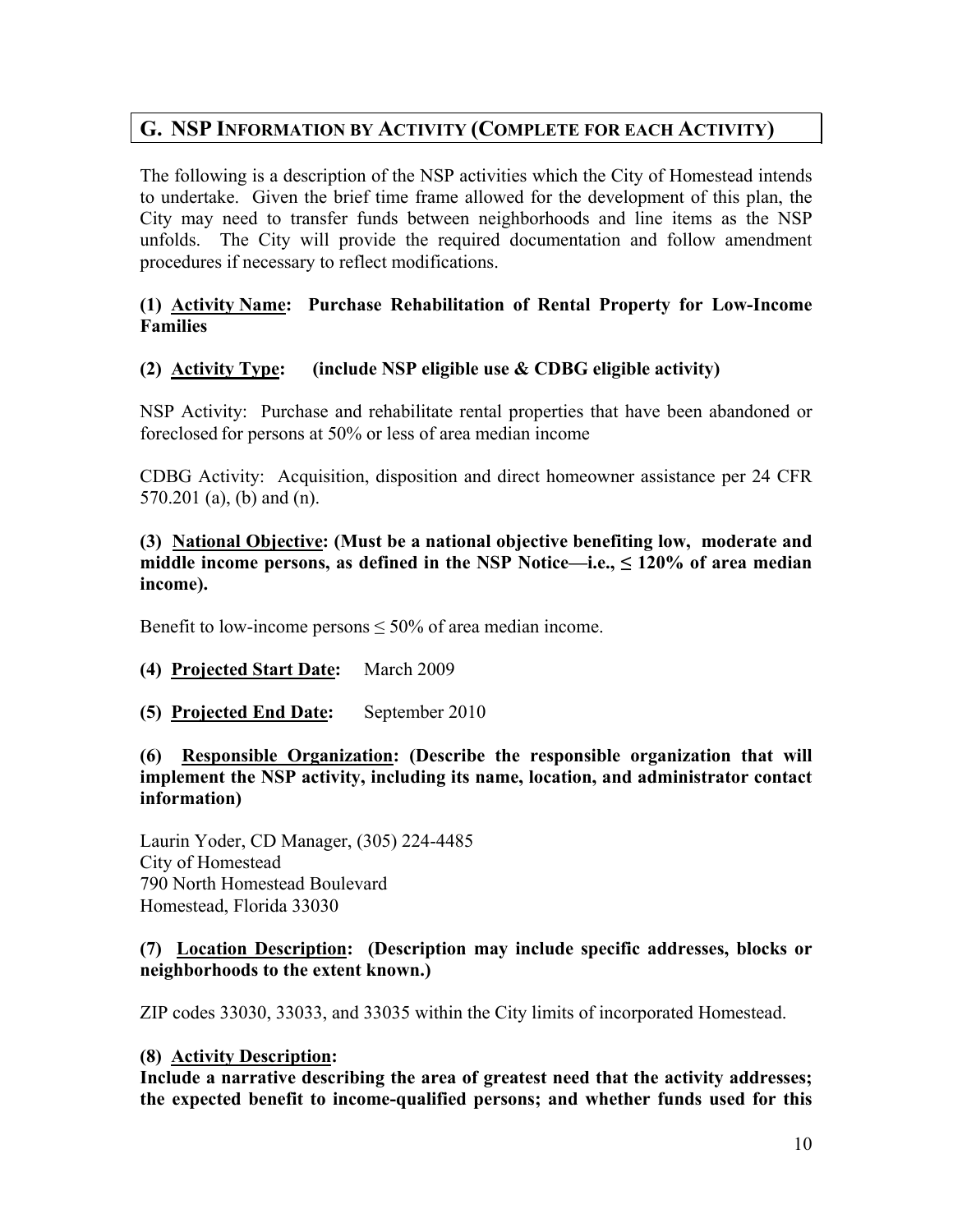**activity will be used to meet the low income housing requirement for those below 50% of area median income.** 

**For housing related activities, include:** 

- **tenure of beneficiaries rental or homeownership;**
- **duration or term of assistance;**
- **a description of how the design of the activity will ensure continued affordability.**

**For acquisition activities, include:** 

• **discount rate** 

#### **For financing activities, include:**

• **range of interest rates**

According to NSP guidelines, at least 25 percent of funding must be allocated to persons making 50 percent or less of AMI. One of the concerns with families at this income level is their ability to meet the ongoing financial obligations of homeownership, such as homeowners' association dues, taxes, and insurance. In order to address this demographic, the City feels the best strategy would be to conduct a Request for Proposal from local non-profits to create rental housing for special needs and the 50 percent LMI population.

The terms of assistance will be pursuant to HOME regulations according to the amount of assistance received. In addition, an affordable period of another 5 to 10 years will be added to the initial affordability period. During the 5 to 10 years after the initial affordability period has expired, the loan will amortize until forgiven. The rate of interest is 0 to 3 percent. Sale or transfer within the affordability period will require repayment to the program. A mortgage, note and/or land use restriction agreement will be executed by the property owner as a condition of assistance.

Rent for eligible residents will not exceed 30 percent of the applicants' gross income. Continued affordability will be ensured through a subrecipient agreement that addresses eligible beneficiaries, application process, rental rates, and subrecipient monitoring to ensure programmatic compliance.

**(9) Total Budget: (Include public and private components)** \$721,752 (25% of Allocation)

**(10) Performance Measures (e.g., units of housing to be acquired, rehabilitated, or demolished for the income levels of households that are 50 percent of area median income and below, 51-80 percent, and 81-120 percent):** 

Create 10 rental units for low-income families and special needs residents of Homestead at or below 50 percent of AMI.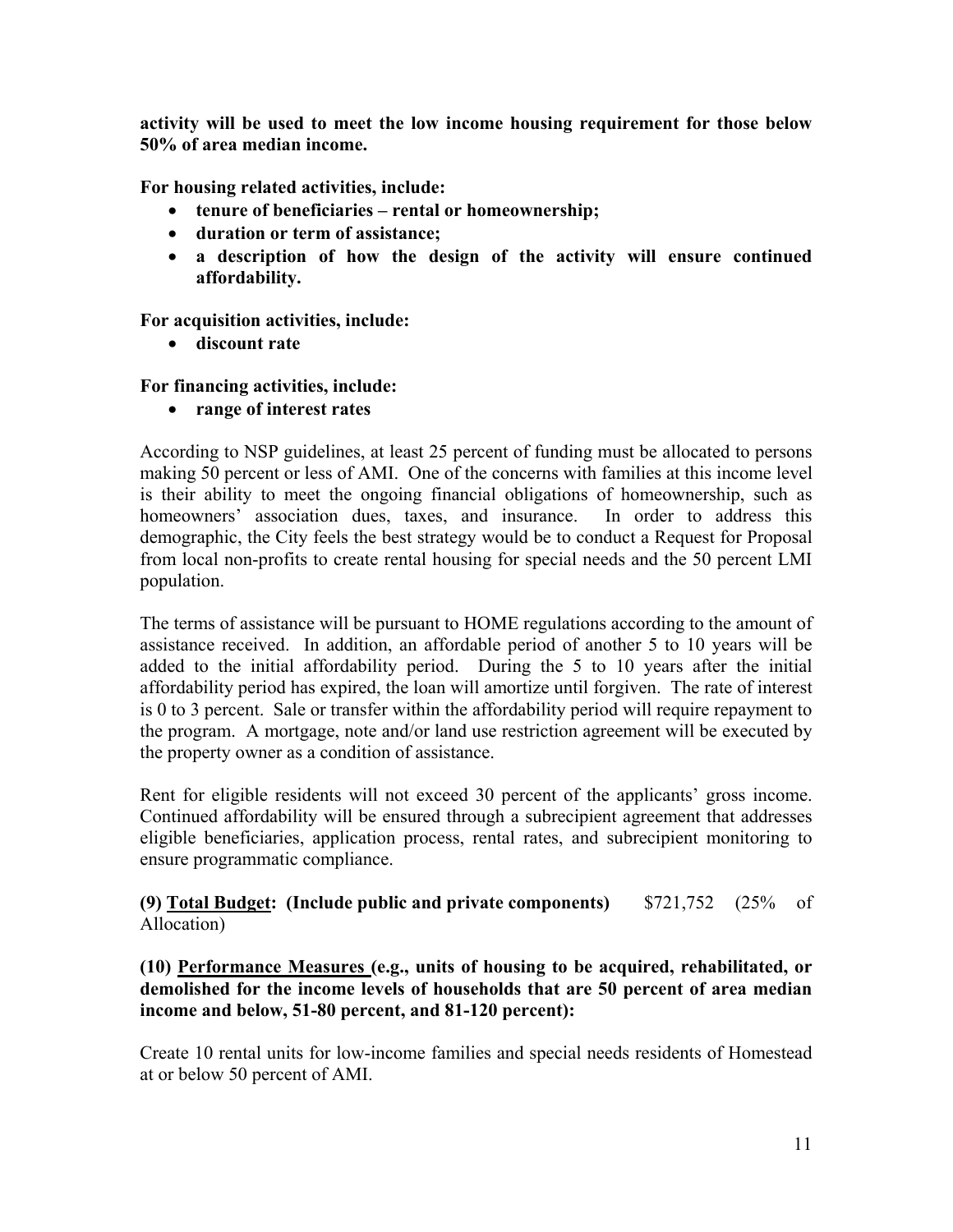#### **(1) Activity Name: Demolition**

#### **(2) Activity Type: (include NSP eligible use & CDBG eligible activity)**

NSP Activity: Demolish blighted structures CDBG Activity: Clearance for blighted structures per 24 CFR 570.201 (d).

#### **(3) National Objective: (Must be a national objective benefiting low, moderate and middle income persons, as defined in the NSP Notice—i.e., ≤ 120% of area median income).**

Benefit to persons at or below 120 percent of area median income.

- **(4) Projected Start Date:** March 2009
- **(5) Projected End Date:** September 2010

#### **(6) Responsible Organization: (Describe the responsible organization that will implement the NSP activity, including its name, location, and administrator contact information)**

Laurin Yoder, CD Manager, (305) 224-4485 City of Homestead 790 North Homestead Boulevard Homestead, Florida 33030

#### **(7) Location Description: (Description may include specific addresses, blocks or neighborhoods to the extent known.)**

ZIP code 33030 will receive demolition funding because this area of the City contains a disproportionate number of vacant and abandoned buildings. The other ZIP codes used as a basis for assistance in this amendment contain mostly newer construction that is relatively well maintained.

#### **(8) Activity Description:**

**Include a narrative describing the area of greatest need that the activity addresses; the expected benefit to income-qualified persons; and whether funds used for this activity will be used to meet the low income housing requirement for those below 50% of area median income.** 

**For housing related activities, include:** 

- **tenure of beneficiaries rental or homeownership;**
- **duration or term of assistance;**
- **a description of how the design of the activity will ensure continued affordability.**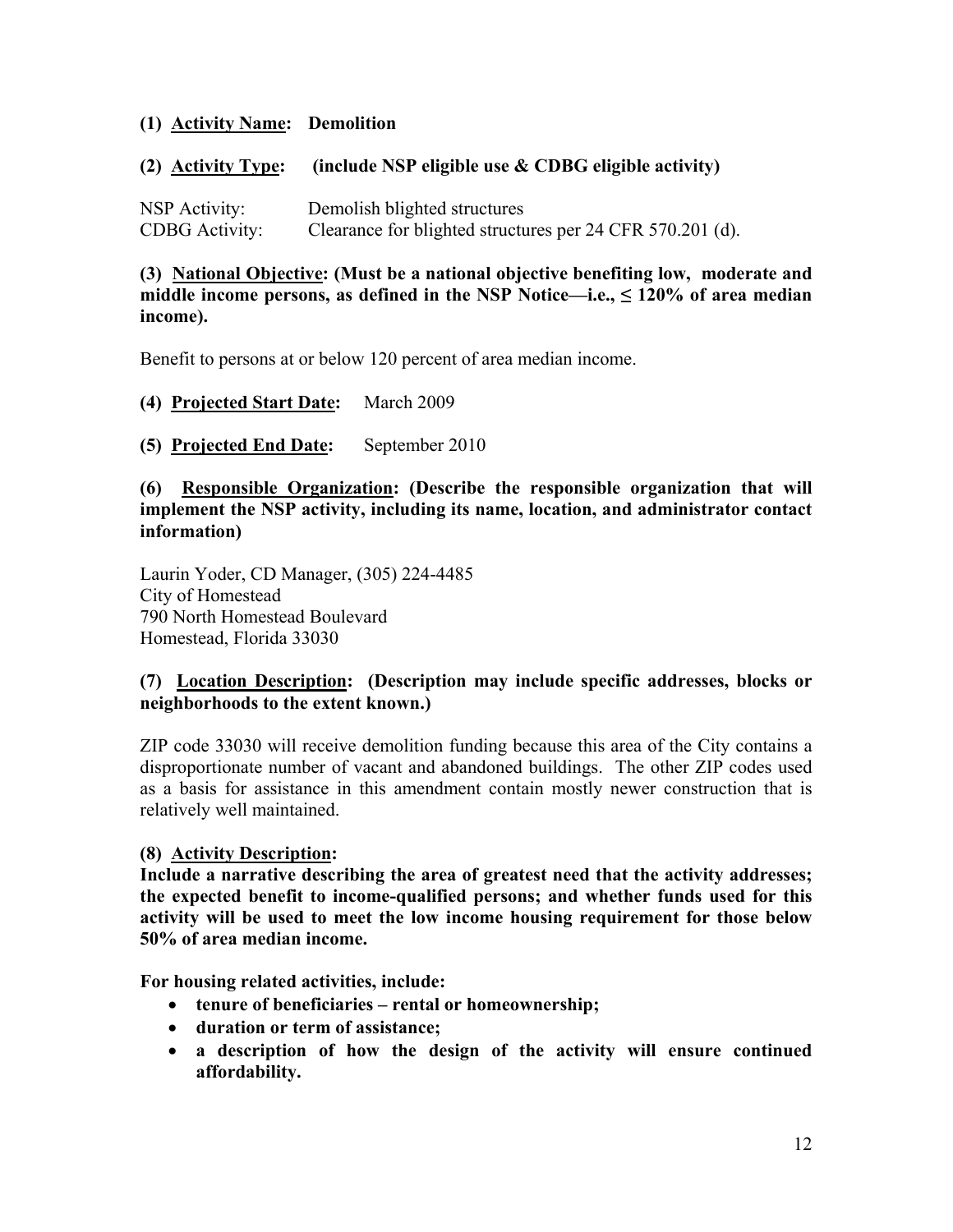#### **For acquisition activities, include:**

• **discount rate** 

#### **For financing activities, include:**

• **range of interest rates** 

Demolition activities will address vacant and blighted residential structures in the 33030 ZIP code within incorporated Homestead. This area has greater need of demolition activities than the other ZIP codes in the City. City-owned properties will be eligible for demolition assistance as well as privately-owned land. Property assisted with demolition funds will be designated for LMI housing within 10 years unless NSP funds are returned to the City for other NSP uses.

Demolition of structures on privately-held property will occur in one of two circumstances. First, the property owner consents to have the property demolished and agrees to sign a mortgage and note acknowledging the use of NSP funding. The mortgage and note will specify that the property owner must create affordable housing opportunities on the vacant property within 10 years or return the NSP funds to the City. The terms of affordability will mirror other NSP activities in the City and will run for a period reflective of HOME regulations, beginning from the date of demolition, and amortizing over time after the initial affordability period. The rate of interest will be zero percent.

The costs to demolish most residential structures is between \$8,000 to \$12,000, and the City estimates that about 8 demolitions will be possible. The budget in this activity also accounts for related costs such as environmental reviews, lead-based paint and asbestos surveys, title searches, and utility abandonments.

#### **(9) Total Budget: (Include public and private components)** \$100,000

**(10) Performance Measures (e.g., units of housing to be acquired, rehabilitated, or demolished for the income levels of households that are 50 percent of area median income and below, 51-80 percent, and 81-120 percent):** 

Demolish 8 units of blighted housing.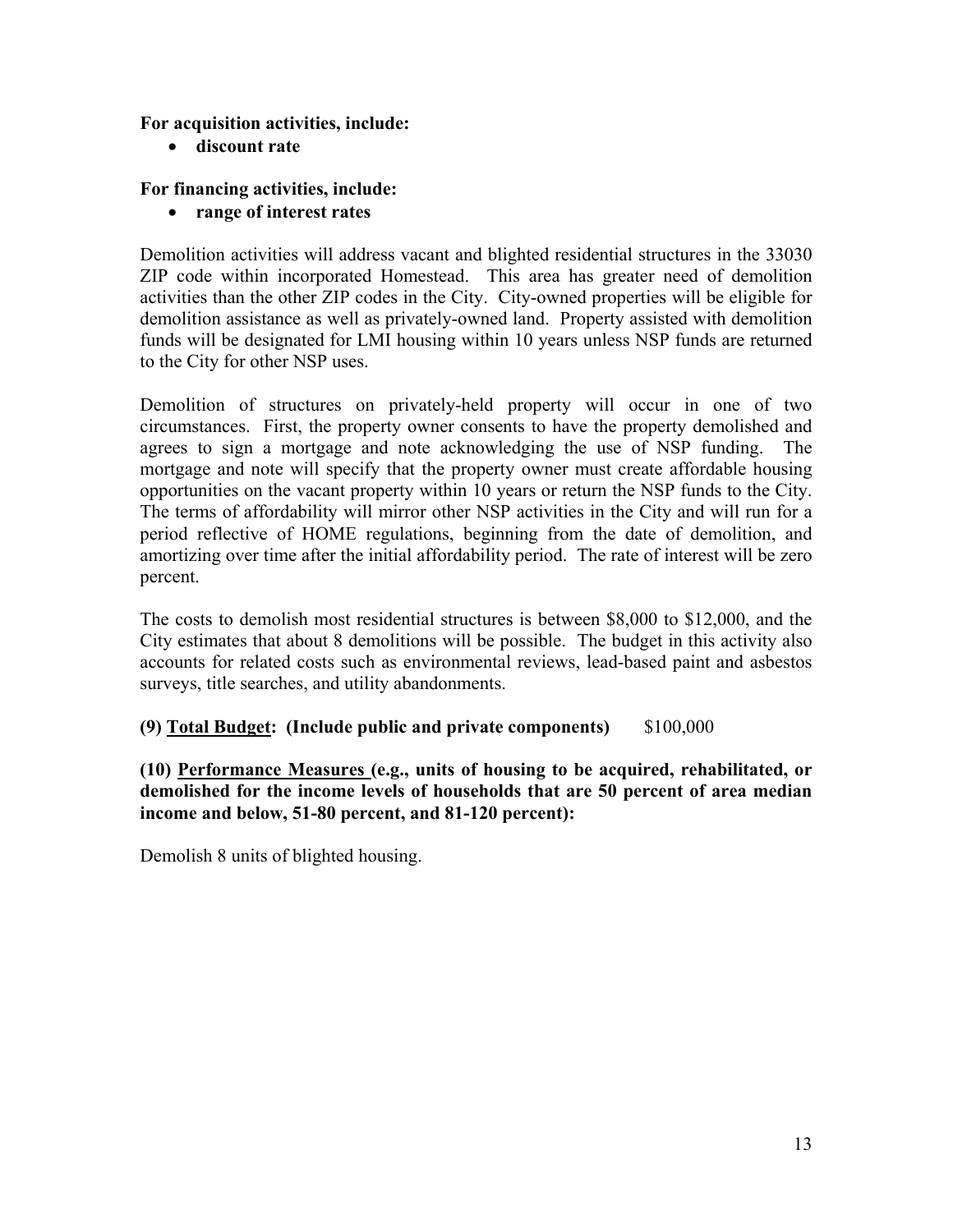#### **(1) Activity Name: Down payment Assistance**

#### **(2) Activity Type: (include NSP eligible use & CDBG eligible activity)**

NSP Activity: Establish financing mechanisms to purchase and rehabilitate residential properties that have been abandoned or foreclosed upon in order to sell such homes using down payment assistance.

CDBG Activity: Purchase, disposition, and direct homeowner assistance, per 24 CFR 570.201 (a) (b) and (n).

#### **(3) National Objective: (Must be a national objective benefiting low, moderate and middle income persons, as defined in the NSP Notice—i.e., ≤ 120% of area median income).**

Benefit to persons at or below 120 percent of area median income.

- **(4) Projected Start Date:** March 2009
- **(5) Projected End Date:** September 2010

#### **(6) Responsible Organization: (Describe the responsible organization that will implement the NSP activity, including its name, location, and administrator contact information)**

Laurin Yoder, CD Manager, (305) 224-4485 City of Homestead 790 North Homestead Boulevard Homestead, Florida 33030

#### **(7) Location Description: (Description may include specific addresses, blocks or neighborhoods to the extent known.)**

ZIP codes 33030, 33033, and 33035 within the City limits of incorporated Homestead.

#### **(8) Activity Description:**

**Include a narrative describing the area of greatest need that the activity addresses; the expected benefit to income-qualified persons; and whether funds used for this activity will be used to meet the low income housing requirement for those below 50% of area median income.** 

**For housing related activities, include:** 

- **tenure of beneficiaries rental or homeownership;**
- **duration or term of assistance;**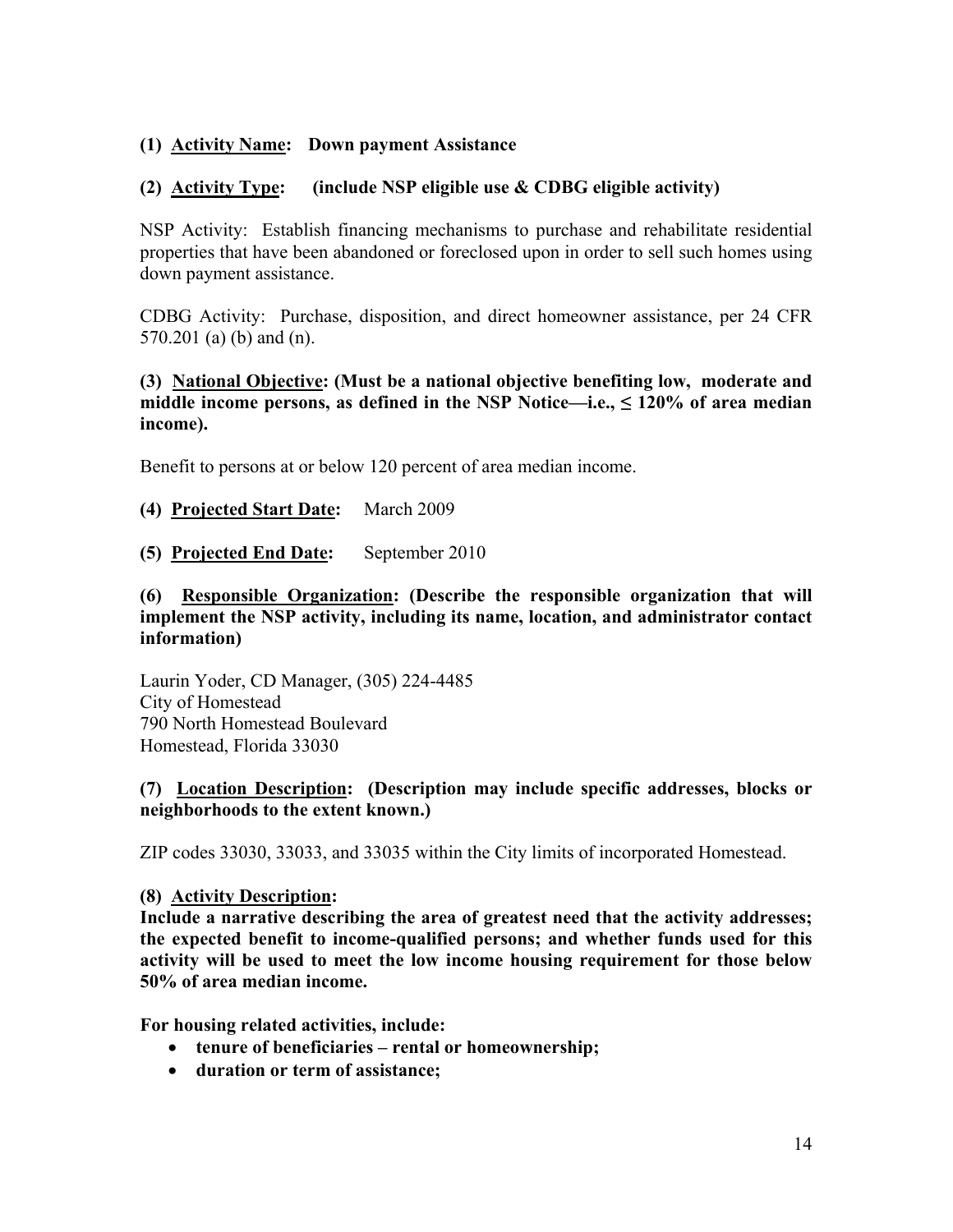• **a description of how the design of the activity will ensure continued affordability.** 

**For acquisition activities, include:** 

• **discount rate** 

#### **For financing activities, include:**

• **range of interest rates**

One of the primary concerns raised by members of the public, local bankers, and Realtors is the need for down payment assistance to assist buyers with the purchase of foreclosed properties. The City believes that this is an important activity that will help eligible homeowners and invigorate neighborhoods.

The program will be subject to the following guidelines:

- Properties will be owned by financial institutions and be foreclosed.
- Properties will be offered to eligible homeowners at a discount below appraised value as required by NSP guidelines.
- The total cost of the house, including any necessary repairs, may not exceed the current mortgage limits established by FHA.
- Loan rates and terms will be competitive and based on the borrower's credit. Subprime loans or predatory lending practices will not be subject to assistance.
- Lending institutions will be encouraged to market their foreclosed properties and qualify applicants.
- Applicants must contribute at least \$1,500 towards the purchase of the house.
- Applicants must complete an 8-hour approved homebuyer education class.
- Down payment assistance will be no more than \$50,000 per house.
- The interest rate will be zero percent.
- Down payment assistance will be for a term pursuant to HOME regulations according to the amount of assistance. There will be an additional term of 5 to 10 years added to the affordability period, during which time the down payment assistance will amortize in equal amounts until forgiven. Sale or transfer of the property within the initial affordability period will result in a return of all NSP funds to the City of Homestead. A mortgage and note will be executed by the property owner to ensure the terms of NSP assistance.

#### **(9) Total Budget: (Include public and private components)** \$888,278.50

#### **(10) Performance Measures (e.g., units of housing to be acquired, rehabilitated, or demolished for the income levels of households that are 50 percent of area median income and below, 51-80 percent, and 81-120 percent):**

Provide down payment assistance to 18 households at or below 120 of AMI.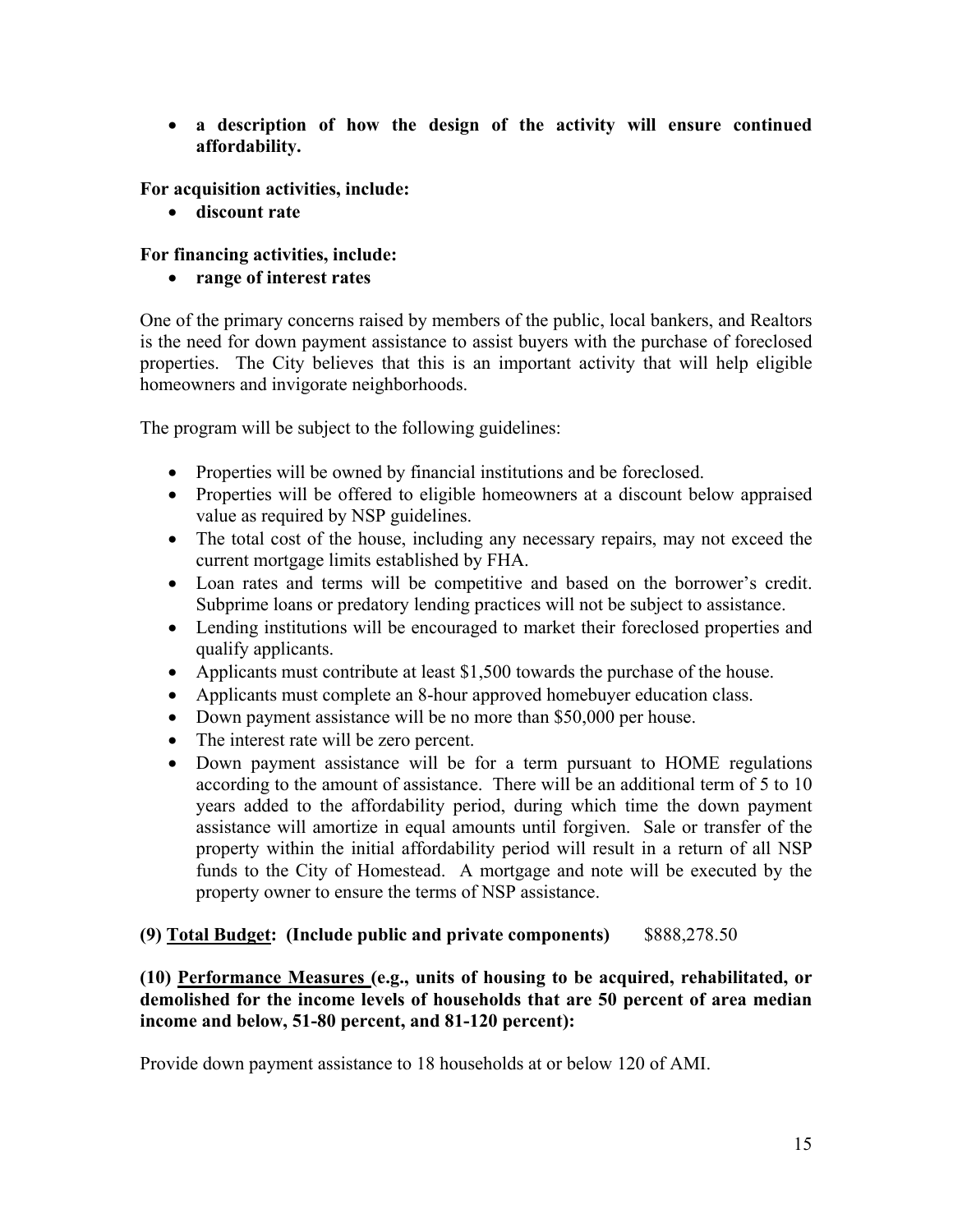#### **(1) Activity Name: Purchase/Rehabilitation**

#### **(2) Activity Type: (include NSP eligible use & CDBG eligible activity)**

NSP Activity: Purchase and rehabilitate residential properties that have been abandoned or foreclosed upon in order to sell such homes.

CDBG Activity: Purchase, disposition, and direct homeowner assistance, per 24 CFR 570.201 (a) (b) and (n).

#### **(3) National Objective: (Must be a national objective benefiting low, moderate and middle income persons, as defined in the NSP Notice—i.e., ≤ 120% of area median income).**

Benefit to persons at or below 120 percent of area median income.

- **(4) Projected Start Date:** March 2009
- **(5) Projected End Date:** September 2010

**(6) Responsible Organization: (Describe the responsible organization that will implement the NSP activity, including its name, location, and administrator contact information)** 

Laurin Yoder, CD Manager, (305) 224-4485 City of Homestead 790 North Homestead Boulevard Homestead, Florida 33030

#### **(7) Location Description: (Description may include specific addresses, blocks or neighborhoods to the extent known.)**

ZIP codes 33030, 33033, and 33035 within the City limits of incorporated Homestead.

#### **(8) Activity Description:**

**Include a narrative describing the area of greatest need that the activity addresses; the expected benefit to income-qualified persons; and whether funds used for this activity will be used to meet the low income housing requirement for those below 50% of area median income.** 

**For housing related activities, include:** 

- **tenure of beneficiaries rental or homeownership;**
- **duration or term of assistance;**
- **a description of how the design of the activity will ensure continued affordability.**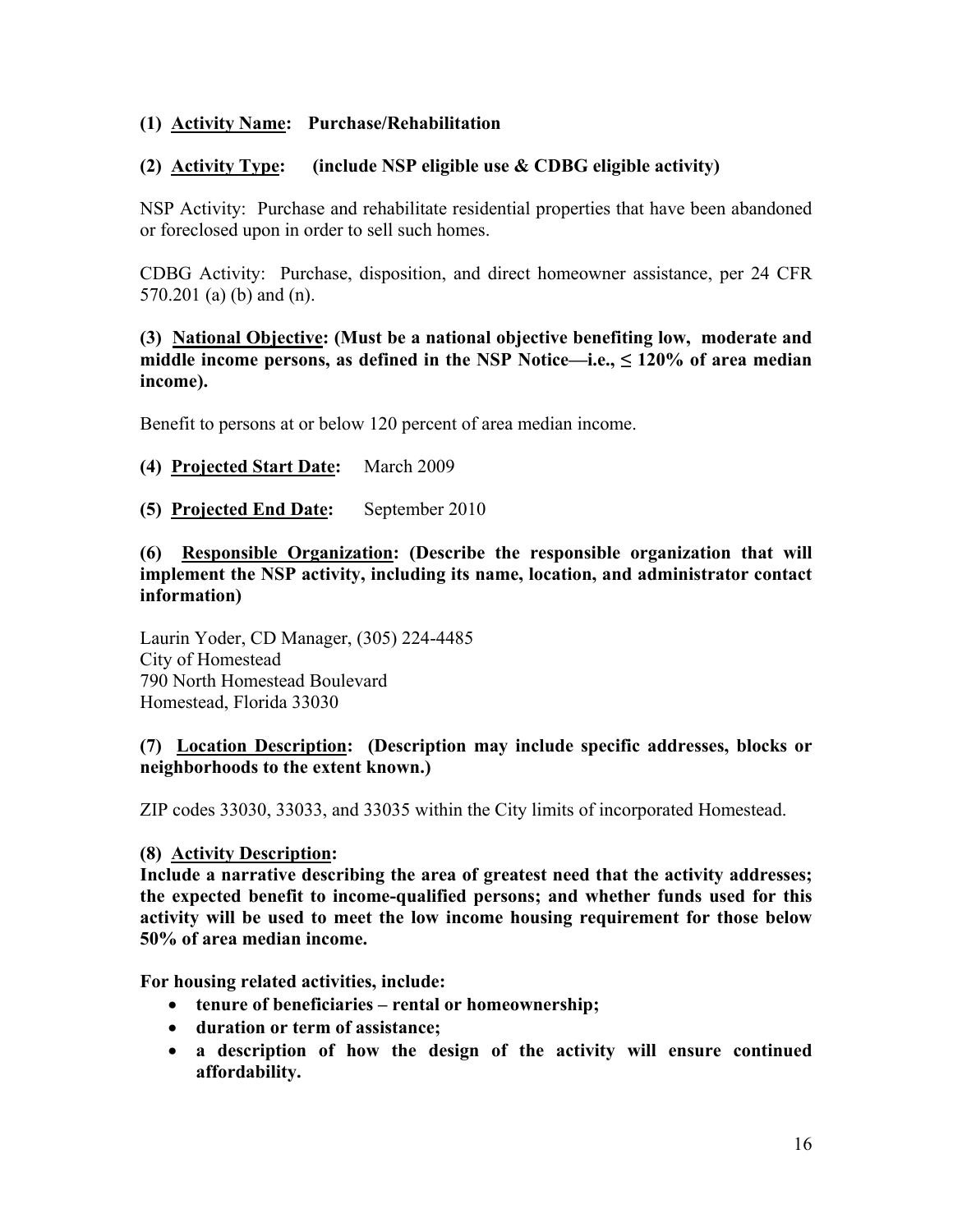#### **For acquisition activities, include:**

• **discount rate** 

#### **For financing activities, include:**

• **range of interest rates**

As indicated by the information contained in the initial sections of this application, there are a number of foreclosed properties in the City. Many of these properties are deteriorated and require repairs in order to effectively market and sell. In addition, there may be problematic issues with clear titles, and some significant work may be involved gaining clear title to make a sale possible.

Therefore, the City believes that the purchase, rehabilitation and sale of certain types of properties are an important component of NSP planning. There are three major components of this activity:

Purchase of Property:

- Identify and purchase foreclosed properties;
- Negotiate a discount sale with current owner below appraised value as required by NSP guidelines;
- Clear title as necessary; and
- Close on property, ensuring that the post rehabilitation cost will not exceed FHA **limits**

Rehabilitation of Property:

- Following existing CDBG housing rehabilitation standards and procedures, evaluate the house for repairs;
- Conduct a work write up on the home;
- Bid the work;
- Proceed with rehabilitation; and
- Appraise the completed housing property.

Transfer of the Property:

- Set a sale price by discounting the price of the home by 10 percent below appraised value, up to 30 percent depending on circumstances as determined by the City;
- Identify eligible buyers through local agencies or via direct application;
- Qualify the applicants;
- Applicants must contribute at least \$1,500 towards the purchase of the house;
- Applicants must complete an approved 8-hour homebuyer education class;
- Applicants must obtain a mortgage from a lender for the appraised price of the home minus  $10 - 30$  percent;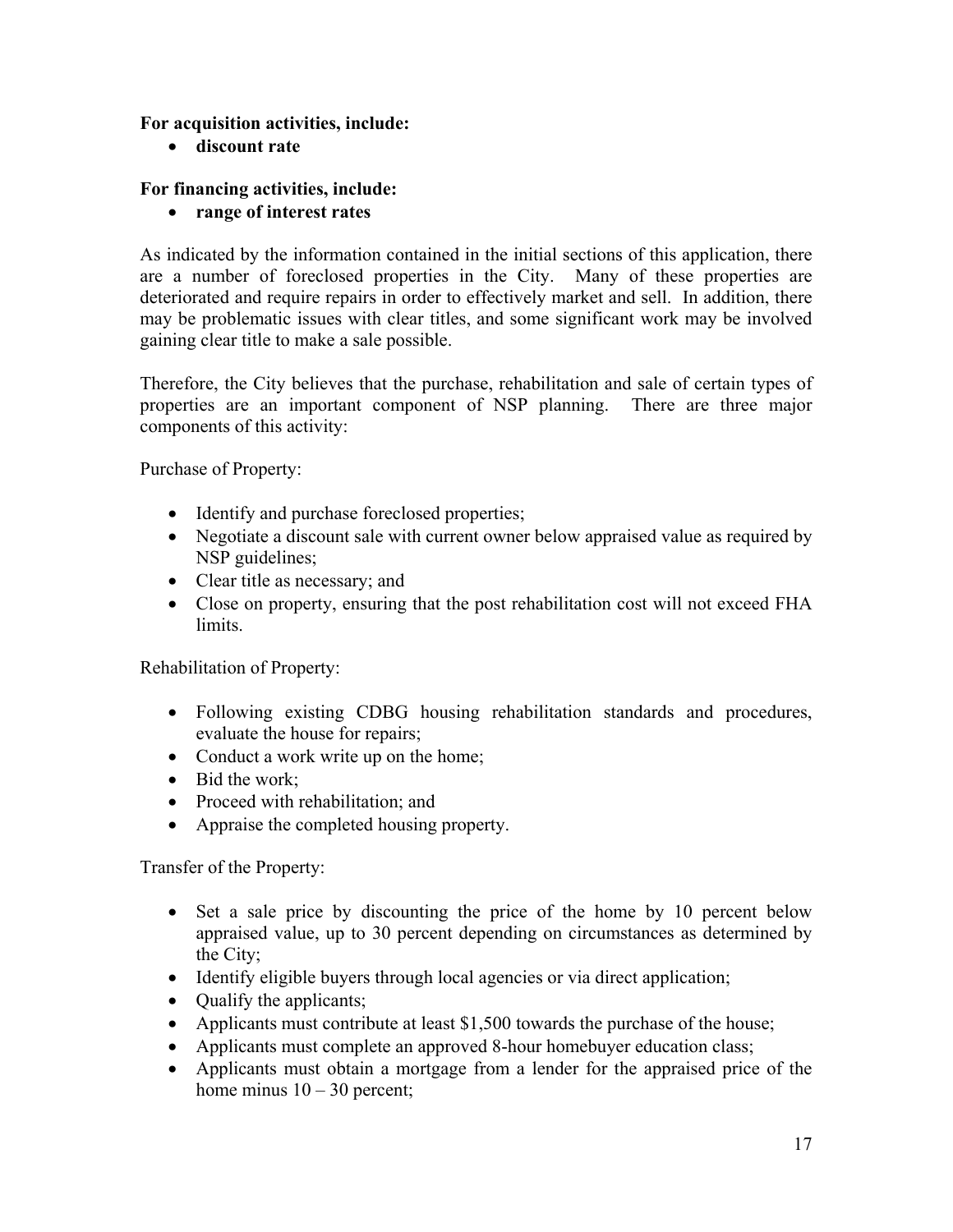- The amount of City subsidy will be the amount between the purchase price and the appraised price and be for a term pursuant to HOME regulations according to the amount of assistance provided. An additional period of 5 to 10 years will commence after the initial affordability period has expired, during which time the assistance will be amortized completely. Sale or transfer prior to the expiration of the initial affordability period will result in a return of all NSP funds to the City of Homestead. The interest rate is zero percent. A mortgage and note will be executed by the property owner reflecting the terms of the NSP; and
- Proceeds from the sale or transfer of the house prior to expiration of the affordability period will be returned to the City and will be used for further NSP activities.

**(9) Total Budget: (Include public and private components)** \$888.278.50

**(10) Performance Measures (e.g., units of housing to be acquired, rehabilitated, or demolished for the income levels of households that are 50 percent of area median income and below, 51-80 percent, and 81-120 percent):** 

Purchase, rehabilitate and sell 8 houses to income-eligible families at or below 120 percent of AMI.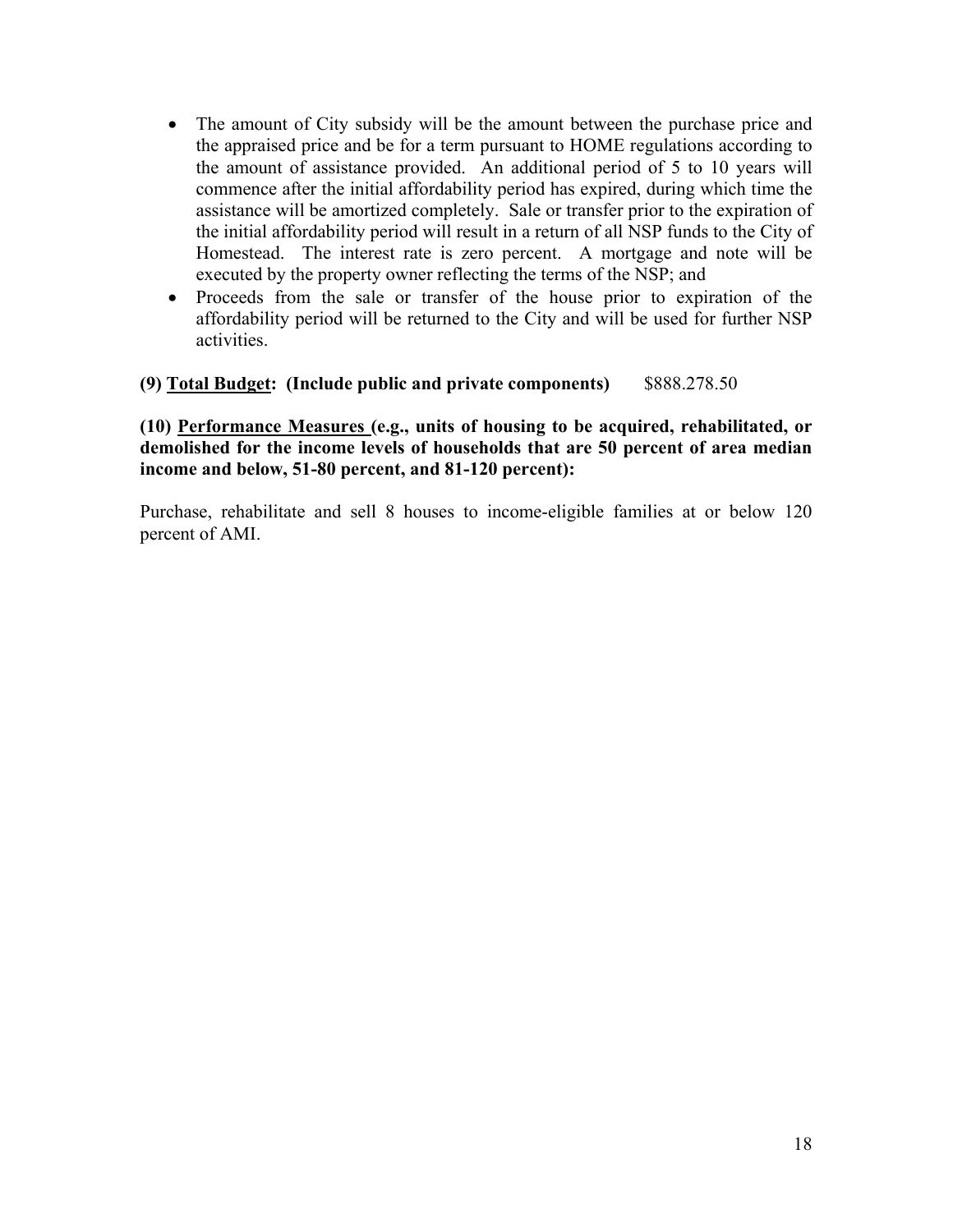#### **(1) Activity Name: Administration**

**(2) Activity Type: (include NSP eligible use & CDBG eligible activity)** 

Administration

**(3) National Objective: (Must be a national objective benefiting low, moderate and middle income persons, as defined in the NSP Notice—i.e., ≤ 120% of area median income).** 

NA

**(4) Projected Start Date:** March 2009

**(5) Projected End Date:** Ongoing

**(6) Responsible Organization: (Describe the responsible organization that will implement the NSP activity, including its name, location, and administrator contact information)** 

Laurin Yoder, CD Manager, (305) 224-4485 City of Homestead 790 North Homestead Boulevard Homestead, Florida 33030

**(7) Location Description: (Description may include specific addresses, blocks or neighborhoods to the extent known.)** 

The City of Homestead

**(8) Activity Description:** 

**Include a narrative describing the area of greatest need that the activity addresses; the expected benefit to income-qualified persons; and whether funds used for this activity will be used to meet the low income housing requirement for those below 50% of area median income.** 

**For housing related activities, include:** 

- **tenure of beneficiaries rental or homeownership;**
- **duration or term of assistance;**
- **a description of how the design of the activity will ensure continued affordability.**

**For acquisition activities, include:** 

• **discount rate** 

**For financing activities, include:**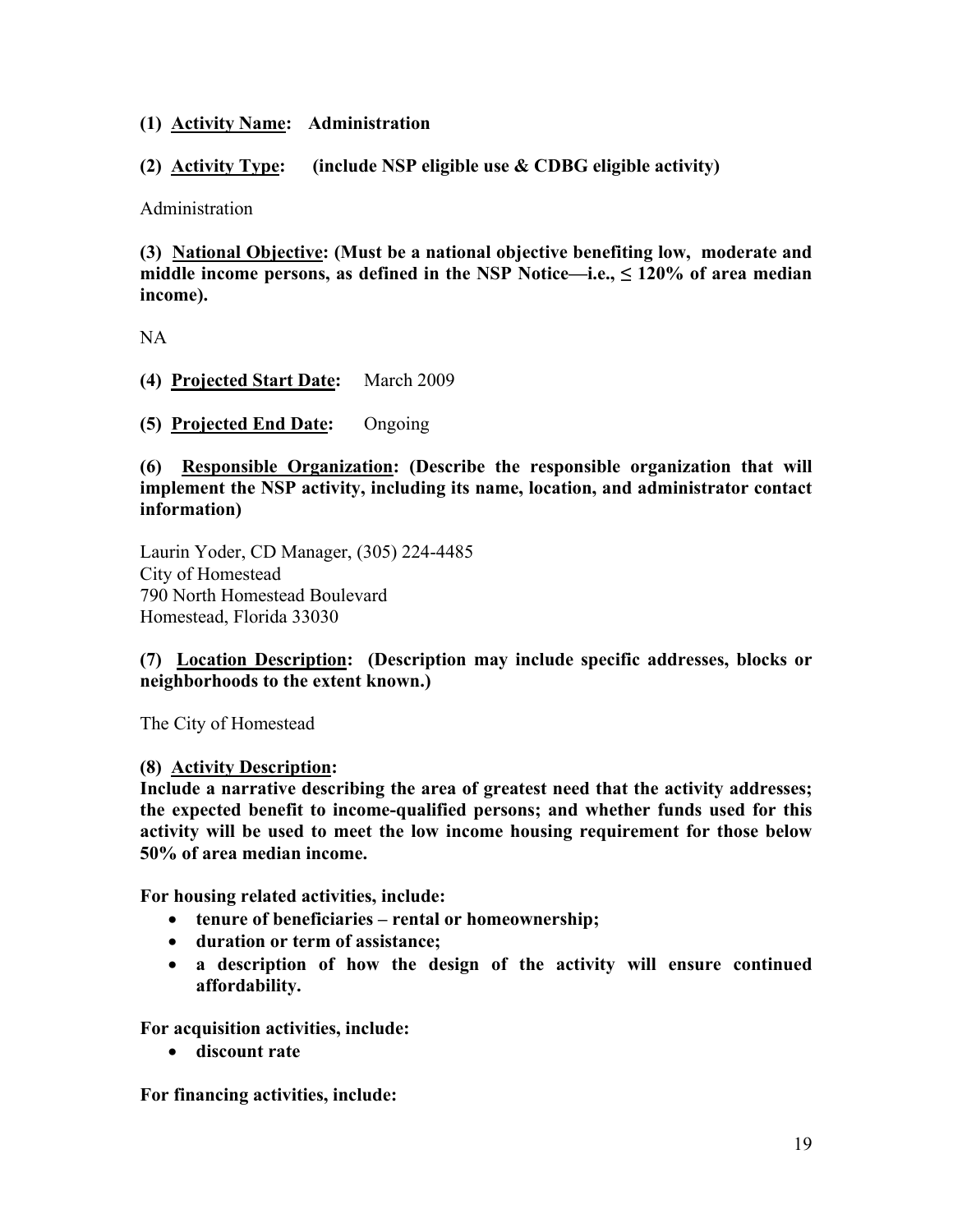#### • **range of interest rates**

Conduct all activities necessary to administer NSP, not including project delivery.

## **(9) Total Budget: (Include public and private components)** \$288,701

**(10) Performance Measures (e.g., units of housing to be acquired, rehabilitated, or demolished for the income levels of households that are 50 percent of area median income and below, 51-80 percent, and 81-120 percent):** 

Completion of NSP within contractual parameters.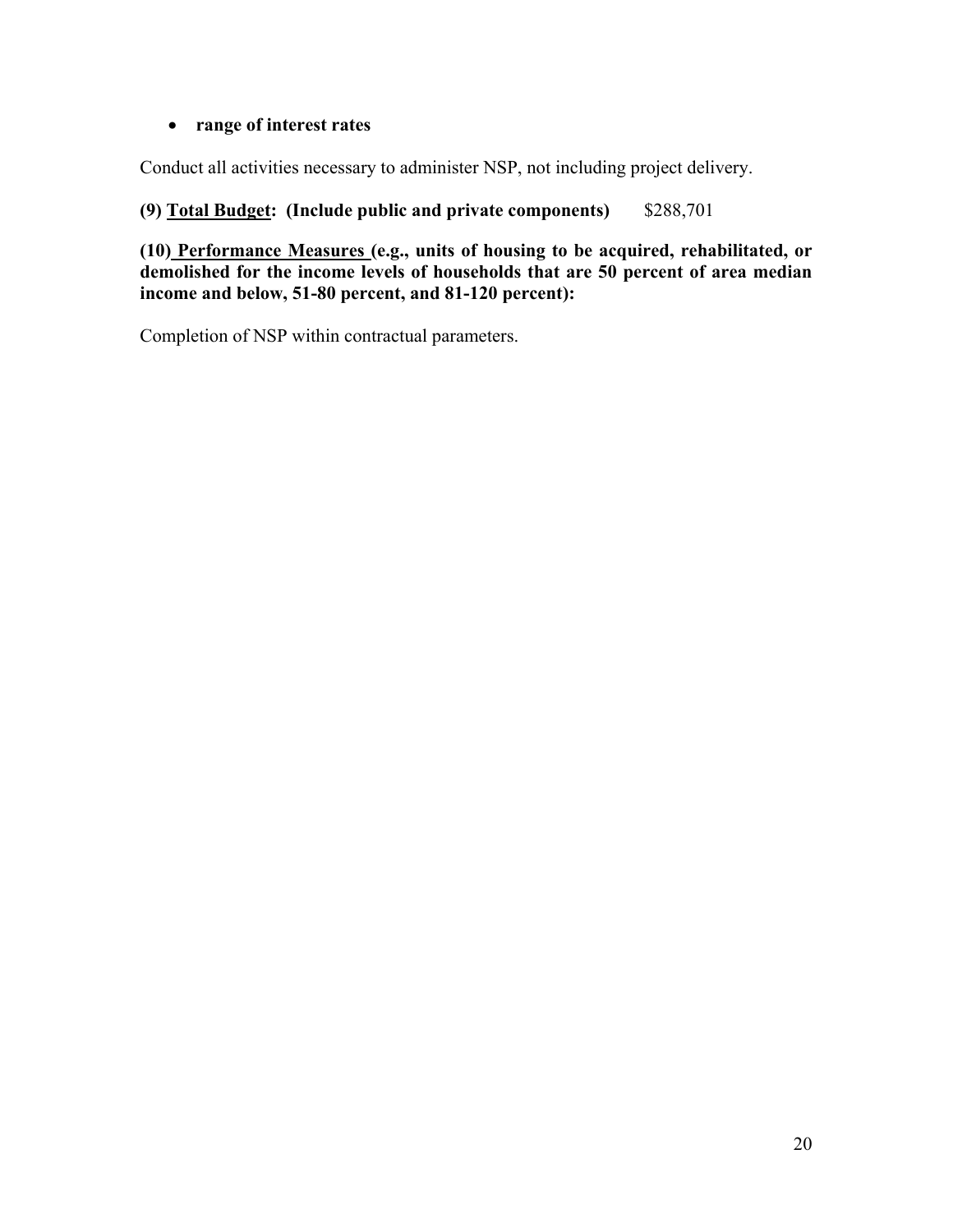# APPENDIX A PUBLIC COMMENTS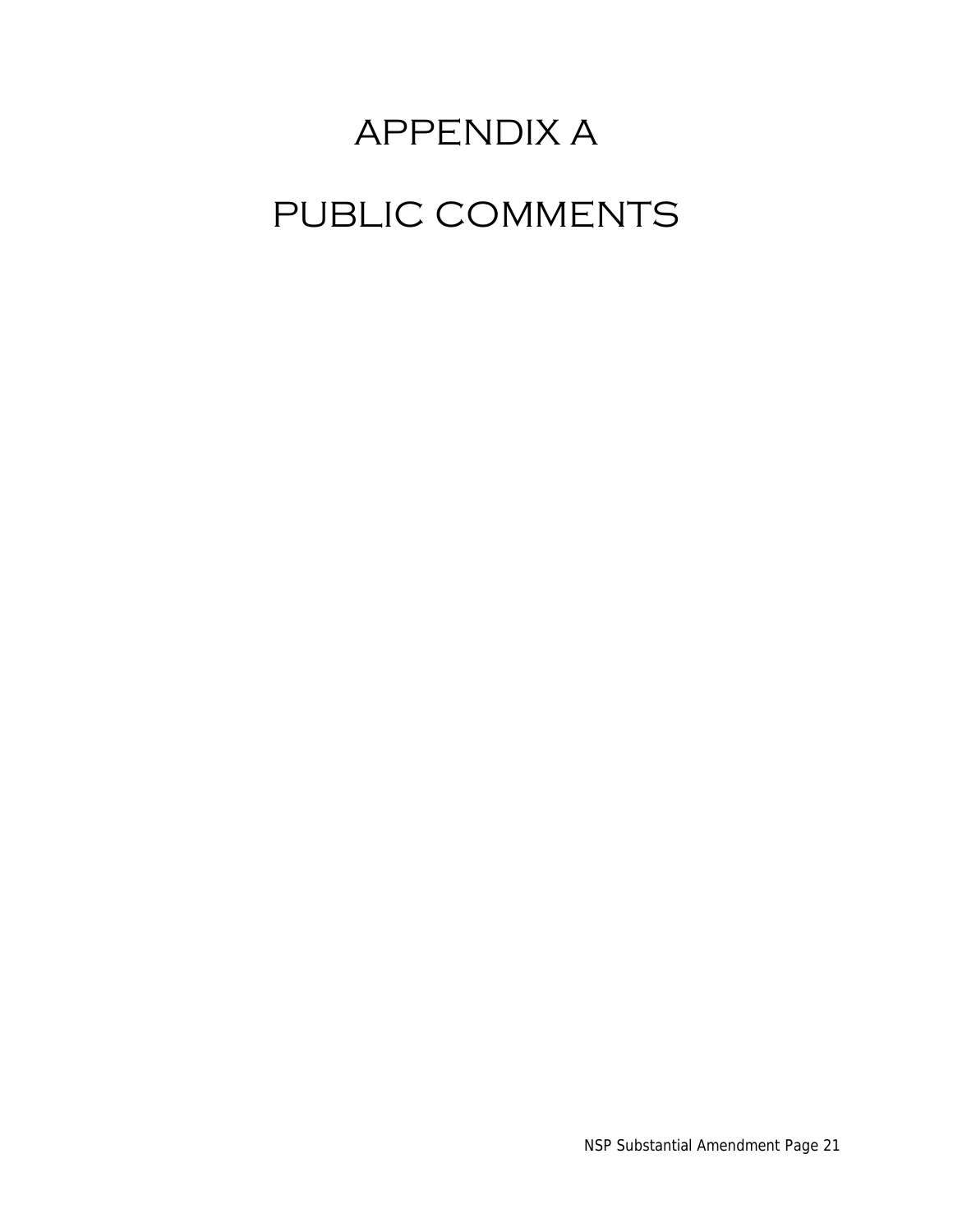

#### **City of Homestead Neighborhood Stabilization Program Stakeholder's Meeting Minutes**

Monday, October 27, 2008 at 2:00 p.m.

The City of Homestead held a Stakeholder's meeting to solicit input from the public on the Neighborhood Stabilization Program that was created out of the Housing and Economic Recovery Act of 2008. The meeting was held on October 27, 2008 at 2:00 p.m. in the City Hall Council Chambers.

**Present:** Luis Dilan, Ana Zalensky, **Linda Comber, Roger Trujillo**, Larry Roth, **Tom David**, Lucy Santamaria, R. Tafur, Willie Carpenter, Curt Ivy, Jeffrey Codallo, **Arden Shank**, Tony Garcia, Kevin Sullivan, Susan Newman, **Steven Losner**. (Bold indicates speakers)

**Consultant:** Calvin Knowles, Meridian Community Services Group, Inc. and Nancy Phillips, Nancy Phillips & Associates

## **Staff Present:** Laurin Yoder

City's Community Development Director, Laurin Yoder, called the meeting to order and welcomed those present. She introduced consultants Calvin Knowles and Nancy Phillips

Mr. Knowles gave a brief explanation of the Neighborhood Stabilization program. He further stated that now is the opportunity for the public to put their comments and questions on the record. The NSP was created out of the Housing of Economic Recovery Act of 2008 (HERA). It is a \$3.92 Billion emergency program that was created to assist with the foreclosure crisis in the U.S. The City of Homestead will be receiving \$2.8 Million for the NSP. The NSP funds are being made available through Department of Housing and Urban Development (HUD), through an existing program, Community Development Block Grant (CDBG) Program. Many of the CDBG rules do apply to this program, and some do not. So, what is this funding for? The funding is not for direct homeowner assistance or people who are currently having problems with their mortgages. The funds are designed to allow the City of Homestead to buy properties that have already been foreclosed, or are in visible distress, such as abandoned properties. The City can buy these properties at a discount price. The property is identified, appraised, purchased by the City at a pre-negotiated discount, rehabilitated and sold to people who make up to 120% of the area median income (AMI). It does allow the City to use the funds to create a land bank; for example, to buy vacant properties and hold them for no more than 10 years, and turn them around into affordable housing. It also allows the City to create a guarantee fund for risky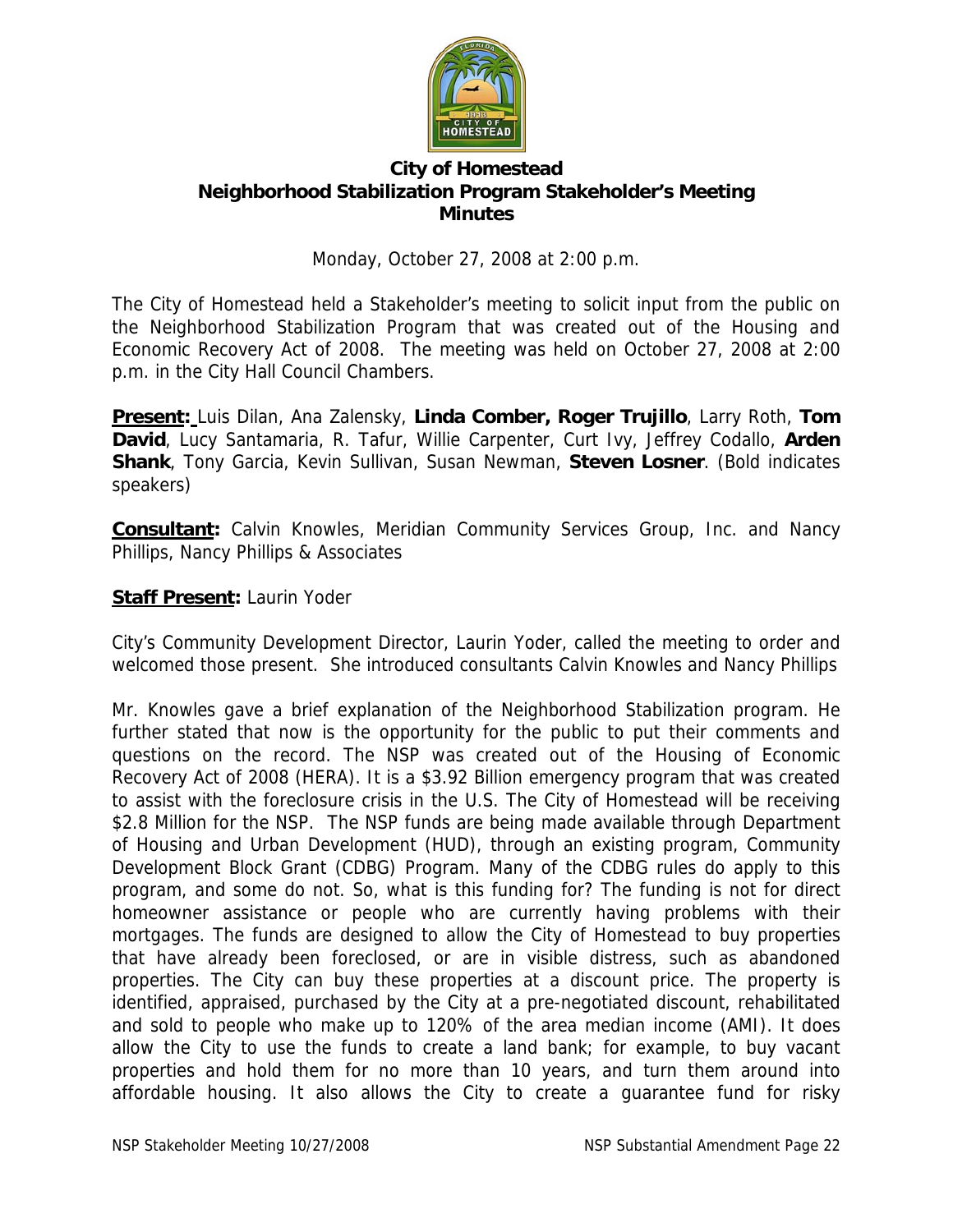mortgages; for example if a bank is not willing to underwrite a high risk homeowners, the City can use some of these funds as a set aside for a loan loss reserve fund.

Mr. Knowles further explained how the City will most likely focus the funds. The City is planning to buy foreclosed properties, rehabilitate them, and then repackaging them, and resale them to low income homeowners. There is a provision in the NSP notices that 25% or more of the funds must be used to help people make 50% or less of the AMI, which is a pretty tough demographic to put into homeownership. The City's intent is to put out a Request For Proposal (RFP), and assist a non-profit entity with creating housing for special needs populations, or the very low-income individuals who need housing.

Mr. Knowles explained that the timeframe for this program is 18 months. From the moment the City gets the authorization to spend the money, they will have 18 months to spend or obligate all of it. The City is currently drafting a plan for this program right now. As part of the plan the City is required to come up with a methodology to determine the areas of greatest need in the City, and then direct the funds to those areas. The City has done an initial analyses of zip codes in Homestead and have found that they are basically dealing with 3 zip codes that have the highest rate of foreclosure, 1) 33030, with 665 foreclosures, 2) 33033, which represents most of the newer development, east of the Turnpike, has over 50% of foreclosures in the last 18 months with 1,100 foreclosures, and 3) 33035, the southern half of the City, with 430 foreclosures. This data was received from HUD. Based on this information, the City is proposing to allocate the funds based on those zip codes and their ratio of foreclosures.

Mr. Knowles gave a quick overview of the budget for this program. The total NSP allocation is \$2,887,010.

1) The City is proposing to take 25% off the top for very low income and special needs population, which will be about \$700,000.

2) The funds will then be allocated according to zip code by ratio, the grater need in the zip code gets the greater amount of funding. For example, zip code 33033 would receive approximately \$957,000, which represents the area of greatest need in the City. 3) The administration fee, which covers the cost of implementing the program, of 10% will be taken out upfront.

At this time the floor was opened up for public comments and questions. Each speaker was asked to limit their comments to 3 minutes.

Roger Trujillo, a resident at 1386 NW  $16<sup>th</sup>$  Street, stated that he would like to know if the City can take the money, instead of the direct goal to buy, rehab and sell to spend all the money. Because we are looking at \$900,000, and the way things are going right now, the City can probably buy 10 houses and not make a dent. But if the City can have down payment assistance with this money, you're looking at 3% with FHA, then we can go a lot further and help a lot more people. Mr. Knowles stated that the City could not just use the funds for down payment assistance, but there is a down payment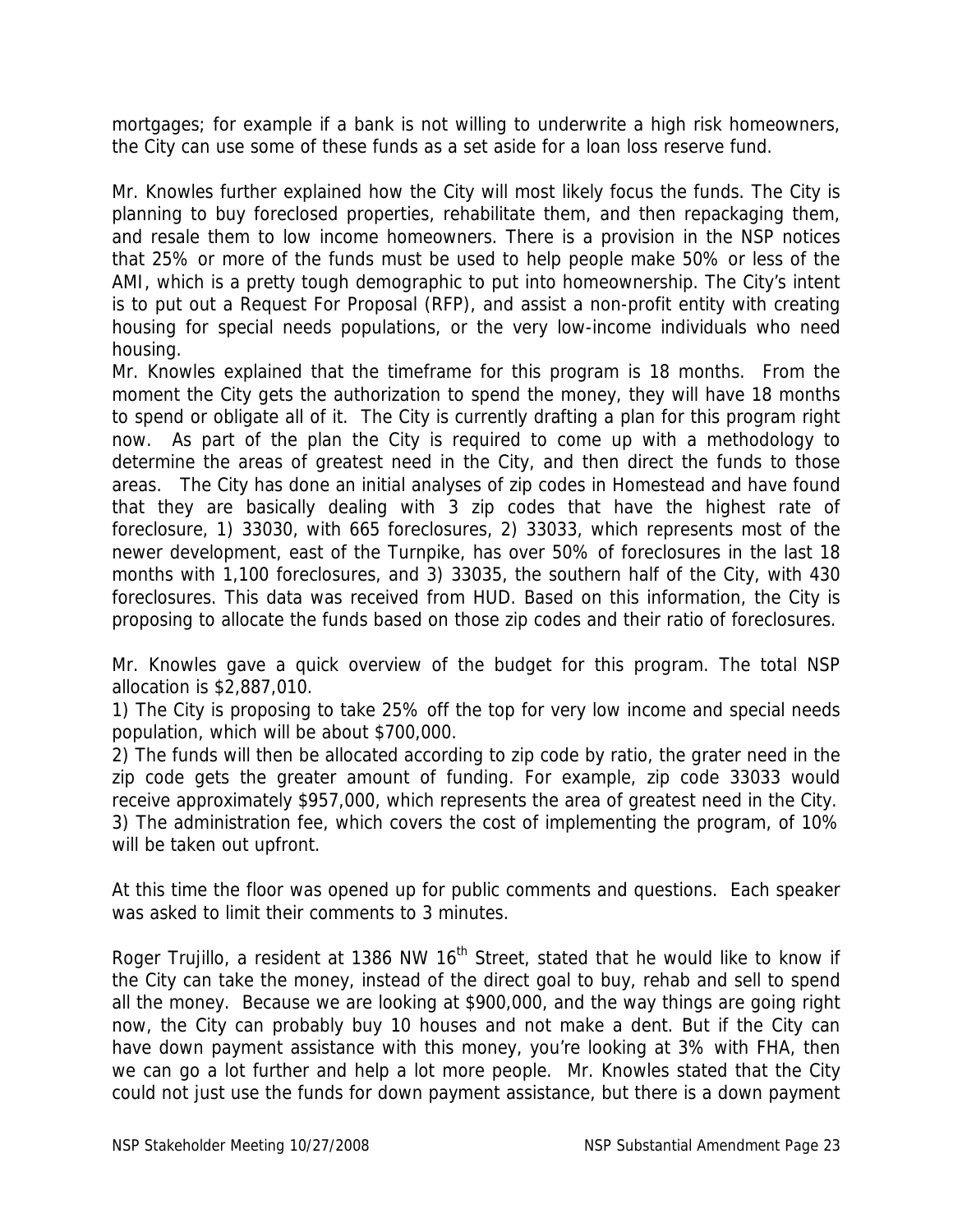assistance option built into the funding. For example, there is a house that is worth \$200,000 and is going to foreclosure and the City can negotiate to get it at \$180,000, the City could deliver a pretty deep subsidy to the homebuyer, if he qualified for the home. Mr. Trujillo further stated if the City were going to buy the house for \$180,000, it would not make a dent. Mr. Knowles responded that Mr. Trujillo was correct. The City is receiving \$2.8 Million. If the City spent all the money on rehabilitation, he predicts that the City would probably be able to do between 10-15 homes. Mr. Trujillo stated that if decide to do rehabilitation, the City could go with FHA with the 2 or 3 program. FHA would build in the money for whatever is missing in the house, the leak, etc., they'll build in that money for the house, all the City would have to do is come up with 3% for a down payment. Mr. Trujillo further stated that the land banking, he does not see how the City can include that here. Where is the immediate assistance for a land banking for 10 years for the City? Thank you.

Steve Losner, Real Estate Attorney and a resident of Homestead, stated that Mr. Knowles talked about the allocation based on proportion per zip code. He asked if the City was comfortable that those numbers are limited to those foreclosures within the City limits. He further stated that every zip code, to his understanding, within the City of Homestead overlaps outside the boundaries, and certainly in the 33033 that can really be skewed on a high end when you got out into Leisure City and some of the other neighborhoods that are in the zip code that haven't been annexed. If the City is going to sit here and layout those parameters, he encourages the City to make sure that is not a blanket zip code finding, but within the City limits of Homestead. Mr. Knowles addressed the point. The City did look at that and Mr. Losner is right, zip codes don't respect municipal boundaries. But, the foreclosure numbers that the City has are specific to the City.

Mr. Losner added, it would be easy and the City has some really good City attorneys at their disposal to do foreclosures such as by folio numbers that are keyed to the City rather than relying on numbers that emanate from HUD. Mr. Losner stated, in response to the last speaker, he talked about that the City can't just use all the money to provide down payment assistance, that some of it has to be used for actual acquiring foreclosure properties. Are there guidelines and parameters? Is there a hard and fast minimums? Mr. Knowles stated that yes, there are. 1) 25% of the funds for people who make 50% or less of AMI, and 2) the rest of the funding cannot be used for people who make greater than 120% of AMI. The majority of the funds are more of a moderate demographic than a lower income demographic.

Mr. Losner further stated that based on his experience, he think the last speaker made a very good point that this relatively poultry sum of money can go a lot further by providing some down payment or forgivable mortgage assistance than just going out and buying up, literally 5 properties on the east side of town. He asked Mr. Knowles to share with the audience the parameters of use for that 25% set-aside. Mr. Knowles responded that the 25% set-aside has to be used to benefit people who make 50% or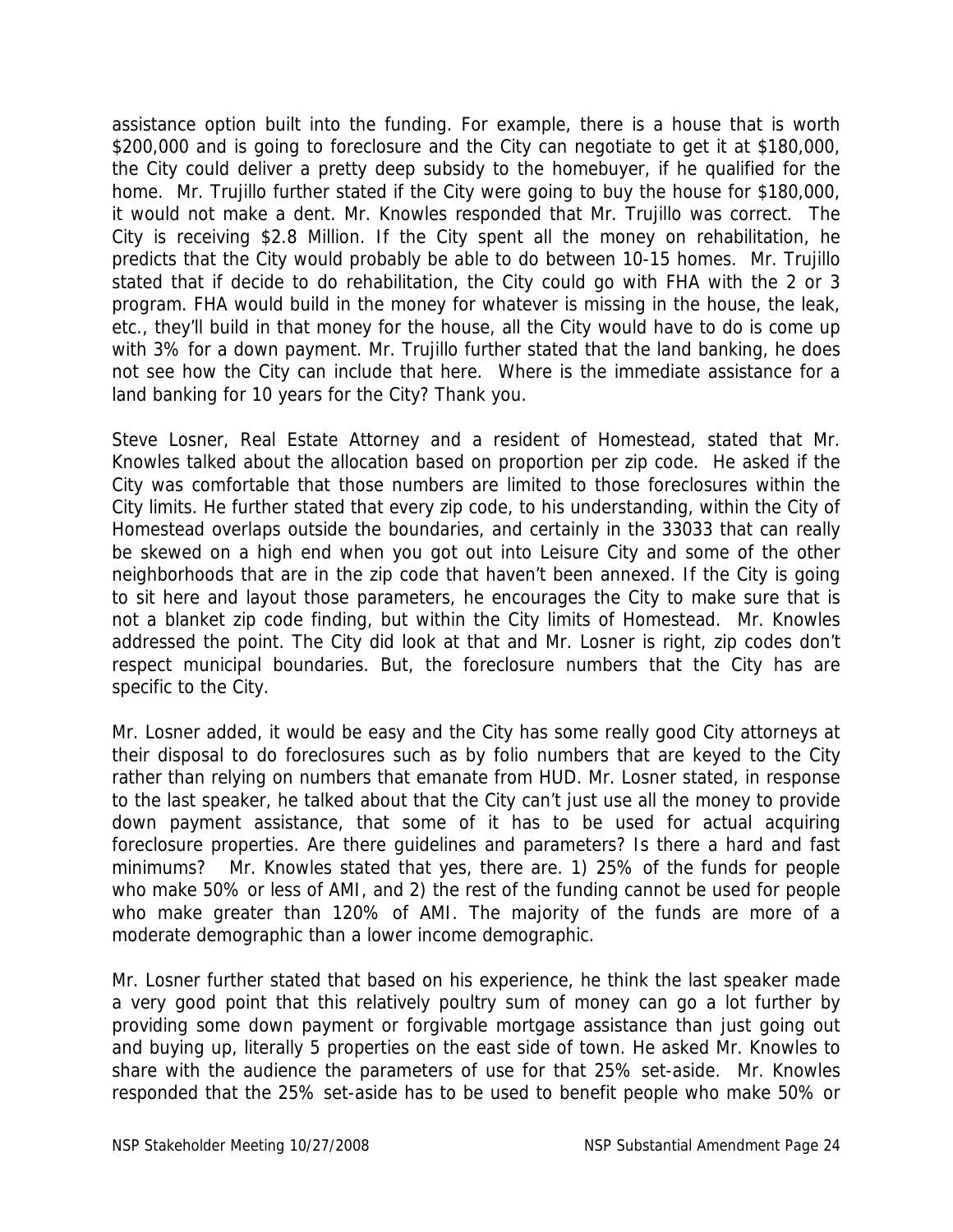less of AMI. It can be used to address people with special needs, such as homeless, people living with HIV/Aids, the elderly, etc. However, one of the issues the City has with this requirement is people at or below 50% AMI, it's very difficult to get that person into a house. So, instead, what the City can do is fund rental activities. The initial thinking is to give the 25% set-aside to create rental opportunities for special needs providers, with an affordability time period. In other words, the City would identify a provider thru an RFP process, and they would come in and say; we are going to develop 25 units for this 25%, then the City would attach an affordability rider to that mortgage for a certain number of years, depending on the direction of the City. Mr. Losner asked, in round numbers, we are talking about \$750,000, Does the City have the ability to develop a plan that targets people who have a prior history of residency within the City limits, or are we constrained to say if anybody shows up and meets those criteria and says, I want to buy a house, or rent a year in Homestead, are we obligated to provide that to the exclusion of someone who already has a history of residency in the City limits? Mr. Knowles responded that the Federal Register doesn't speak to residency requirements. Mr. Losner asked, if the City has the option of developing this plan to create preferences, if you will, for residents? Mr. Knowles stated that it is possible.

At this time Mr. Knowles went of the 5 eligible uses:

1) establish financing mechanisms to purchase and redevelop foreclosed houses, including soft seconds, long loss, reserves, and shared equity;

2) purchase and rebuild - take homes and residential properties that have been abandoned or foreclosed, to redevelop and/or sell or rent such home and properties;

3) establish a land bank for homes that have been foreclosed;

4) demolish blighted structures. The City does intend to engage in this activity;

5) redevelop, demolish, or vacant property. This is another rare example of a HUD program you could actually use to build new housing without a one for one replacement requirement.

Tom David, Real Estate Broker, Palmetto Bay, asked, is the City planning or are permitted to use this program in conjunction with all the CDBG programs the City may be thinking about this year? It seems to me that this issue of leveraging, the funds, is very important here obviously if the City wants to get any real bang for the buck. Mr. Knowles stated, there is nothing to prohibit the leveraging of any funds with this program. The City does have some emergency funding for Hurricane recovery that is directed toward housing. The City's normal entitlement funds of CDBG are directed toward public facilities improvements, such as public infrastructure park type of improvement.

Kevin Sullivan, resident at 1860 SE  $6<sup>th</sup>$  Ct, asked, for the purpose of this program, what is the City using as the medium income? Mr. Knowles stated, these numbers are established by the Bureau of the Census, and they are calculated by HUD, so HUD uses an extraction from Census stated income with those figures. Ms. Yoder, added, in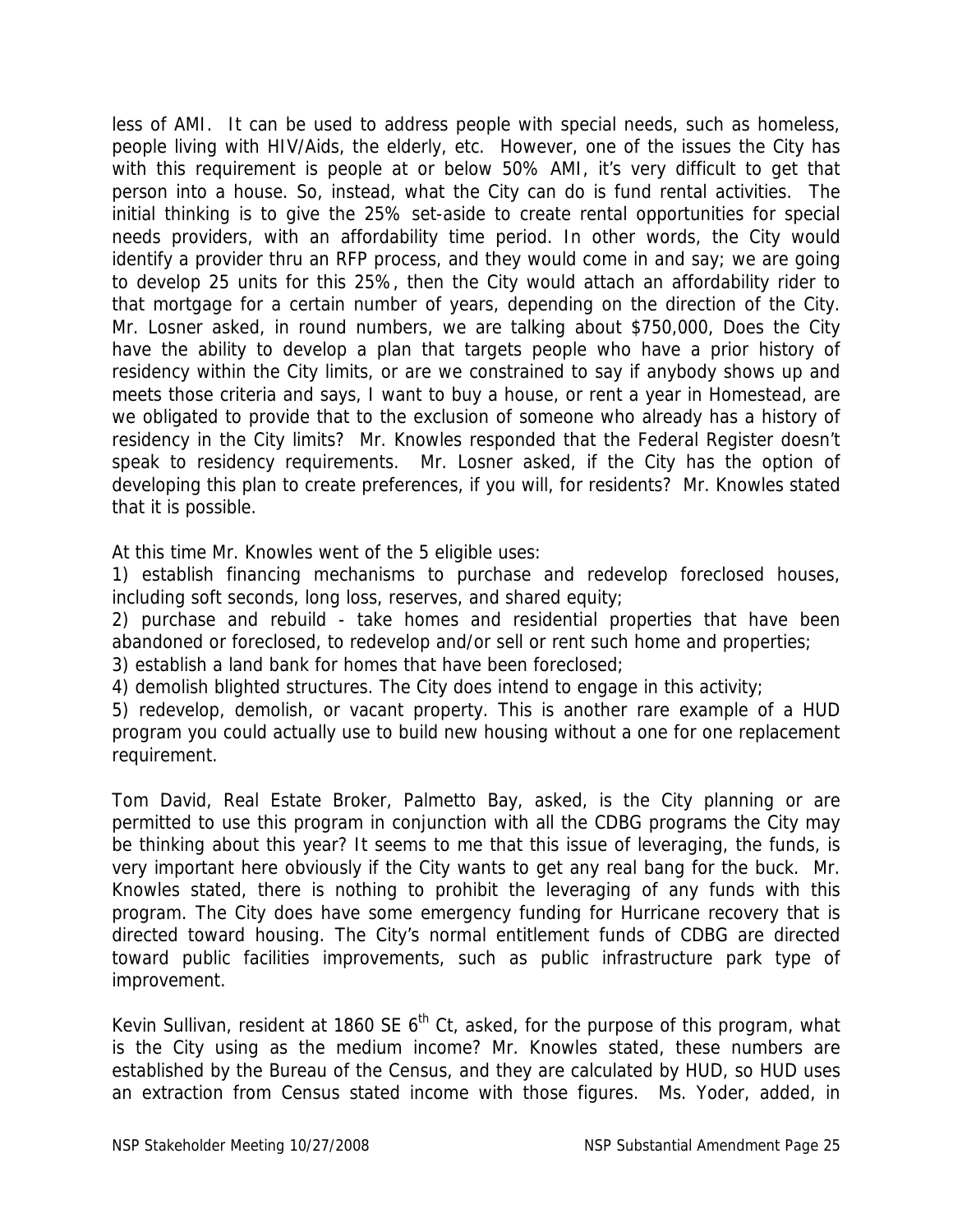Miami-Dade County the AMI is \$49,200.00. Mr. Knowles stated that there is a sliding scale based on the number of individuals in the family. Mr. Sullivan stated, the 33033 zip is the east side; the most newest construction is also the highest priced construction in the City generally across the board. He further stated that he cannot see where this small amount is really going to have much of an effect. Mr. Knowles responded, yes, it is the highest priced area of the City but it's also the area that's been hit hardest by foreclosure.

Arden Shank, Neighborhood Housing Services (NHS), stated that he believed the AMI is \$49,000.00 for a family of 4 and then adjusted up and down based on that He further had a couple of comments, 1) this money cannot be used for families that are facing foreclosure now. NHS can help if there have families in Homestead that are coming to City Government asking for help who are in foreclosure, send them to NHS, they would be glad to work with them. 2) In terms of the use of the money, Mr. Shank agrees with previous speakers that simply to use the money to buy foreclosed properties means the City probably do 10 properties, so there needs to be some a way to leverage: a) the City doesn't have to fund 100% of it, developers can bring some of their own capital so that there's a match; b) if the money is used to say pay 75% of the acquisition and the developer brings the other 25%. When that house closes and it's sold, a portion of that can roll over into a second mortgage as one of the previous speakers mentioned. So, if the City wants a larger impact, he think they need to look at those options of leveraging and bringing money back and sending it out again. 3) Mr. Shank stated that he is also the Chair of the Board for the South Florida Community Development Collision, and that organization has developed a statement on the uses of this money that he left with Ms. Yoder

Linda Comber, ComBank Mortgage Company, asked who would be going to be doing the rehab on these foreclosed properties? Will that be going out to bid for different companies to do the rehab? And once the property is owned by the City, which they get at a discounted price, once it's rehabbed and it's ready to sell, the profit that the City gets, would it go back to the City or will it be used to perpetuate the ongoing purchasing of foreclosures and keeping this alive? Mr. Knowles responded, that the rehabilitation work that will be bid out, just like with would any other housing program. The City buys a piece of property, and assuming it needs work, the City would evaluate the property thru a work write-up process to determine the deficiencies and then they would be put out on the streets in bid, and the lowest most responsive bidder would get the job, and would be paid from the program. Mr. Knowles further stated that any money that the City gets back goes back into this program within 5 years, or after 5 years it's returned to the Treasury.

Arden Shank, Neighborhood Housing Services, stated that he again urges the City to not buy the properties, the City doesn't need that hassle. Have the developers negotiate with the banks, define the areas and purchase them. That way it's a better deal for the builder and developer that can negotiate within the zip code/city you have indicated, so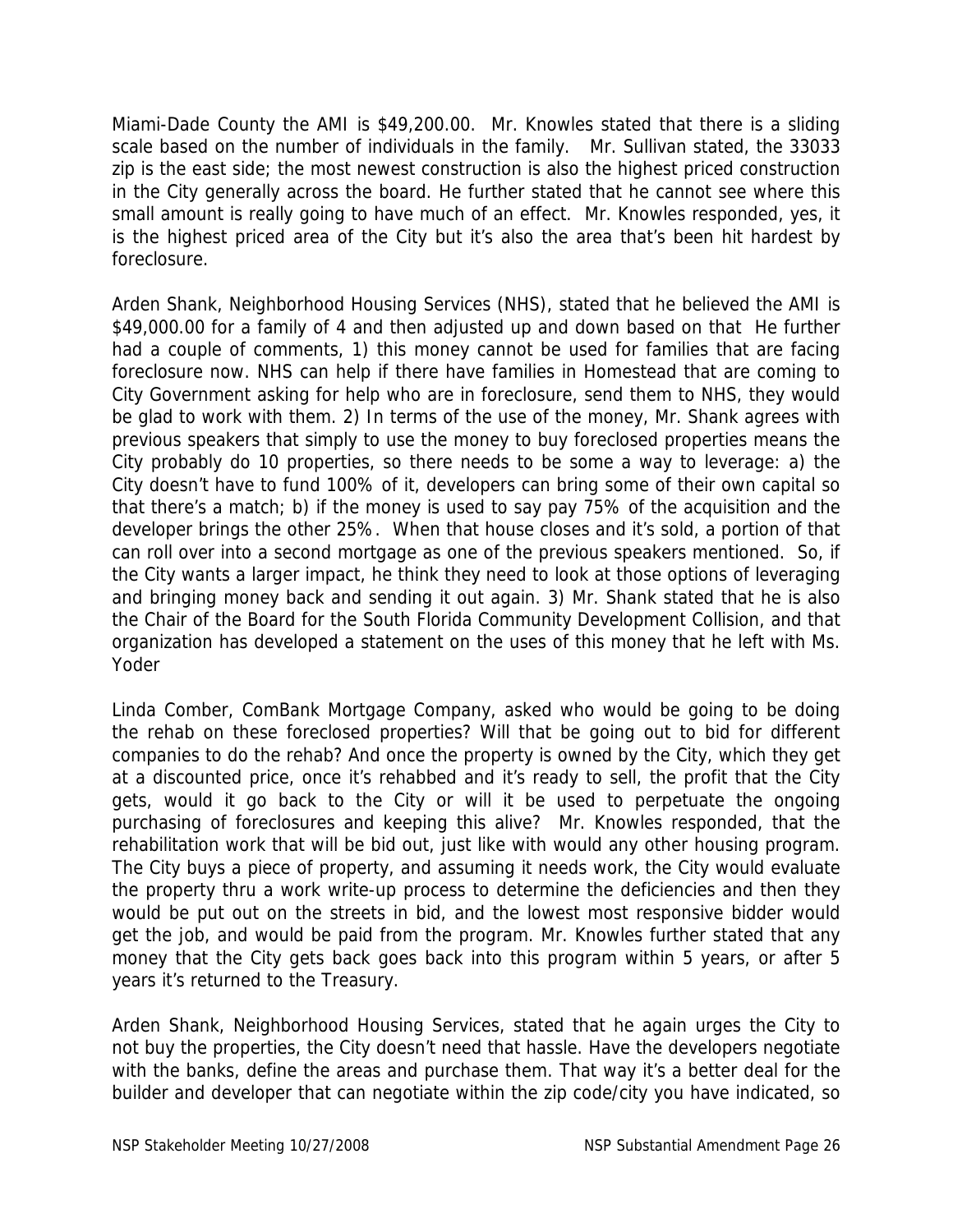that that transaction doesn't need to go thru City Government. The money comes and is disperse at the right time as the developer acquires the property, and then puts them back out. The other thing is NHS has is a license lender and can help the City structure the second mortgage portion if you need that.

Steve Losner stated, with respect to demolition, having seen that process from the backside of the Council table for a number of years, he would think that would be probably one of the last things the City would want to spend this small amount of money on. It would seem that maybe a better approach is to get more aggressive on properly filing and perfecting code enforcement leans for blighted homes that at some point in the future when they are sold, those leans are going to be collected, and perhaps dedicate some portion of those ongoing leans for un-kept or abandoned properties back into this fund to help perpetuate some buyers or whatever it may be. You are decreasing value when you remove structures, and it's usually a longer period of time and more difficult to recover those costs that are advanced for demolition.

Luis Dilan, Project Director of GALATA, asked, with respect to the 25% Special Needs requirement, has the City thought about what groups they are looking at? There's a large population of the senior citizens that are being affected really bad by what's going on nationally right now. So he wanted to see if the City has given any thoughts about how that RFP process is going to be setup. Mr. Knowles responded that there hasn't been any populations identified as priority needs. One of the criteria will be the ability of the non-profit to get the job done because the City only has 18 months. Mr. Dilan added, the area in Homestead/Florida City has some great non-profits, to make sure we prioritize, we don't want a nonprofit from Ft. Lauderdale who doesn't really know the area coming here and bidding on something, it's unfair to the local nonprofits, so maybe some preference on that.

Mr. Trujillo spoke again and stated that when we are talking about finding foreclosures or building something new, like in 33033, nobody's building there because it costs too much. Buying foreclosures, and again, my experience as a Realtors, it's between \$60- \$75/ sqft. right now, and to build is going to cost \$110-\$120/ sqft. The simple math says this is your best buy right now, so if you're going to help the community, because it is a disaster due to the foreclosures, this is where your money should be geared, buying them at a discounted price already, nothing else. Mr. Knowles asked, is this price based on a current appraisal or is it just what you're able to get? Mr. Trujillo stated, that's what we're getting bids at and what the banks are accepting at this point. Mr. Knowles asked, what are the appraisals coming in at for sqft. usually? Mr. Trujillo responded, your appraisals are coming in 40%-50% above if you're buying distressed. If you're buying something that people just left the refrigerator, stove, etc., you're going to buy that at 65% if is on the market 2-3 months. Mr. Knowles added, one of the requirements on the statue is that the City has to have an appraisal based on current market conditions, not from 1 or 2 years ago, and then buy it for less than that. Mr. Trujillo added, again, if the City is going to do that, then you're looking at buying